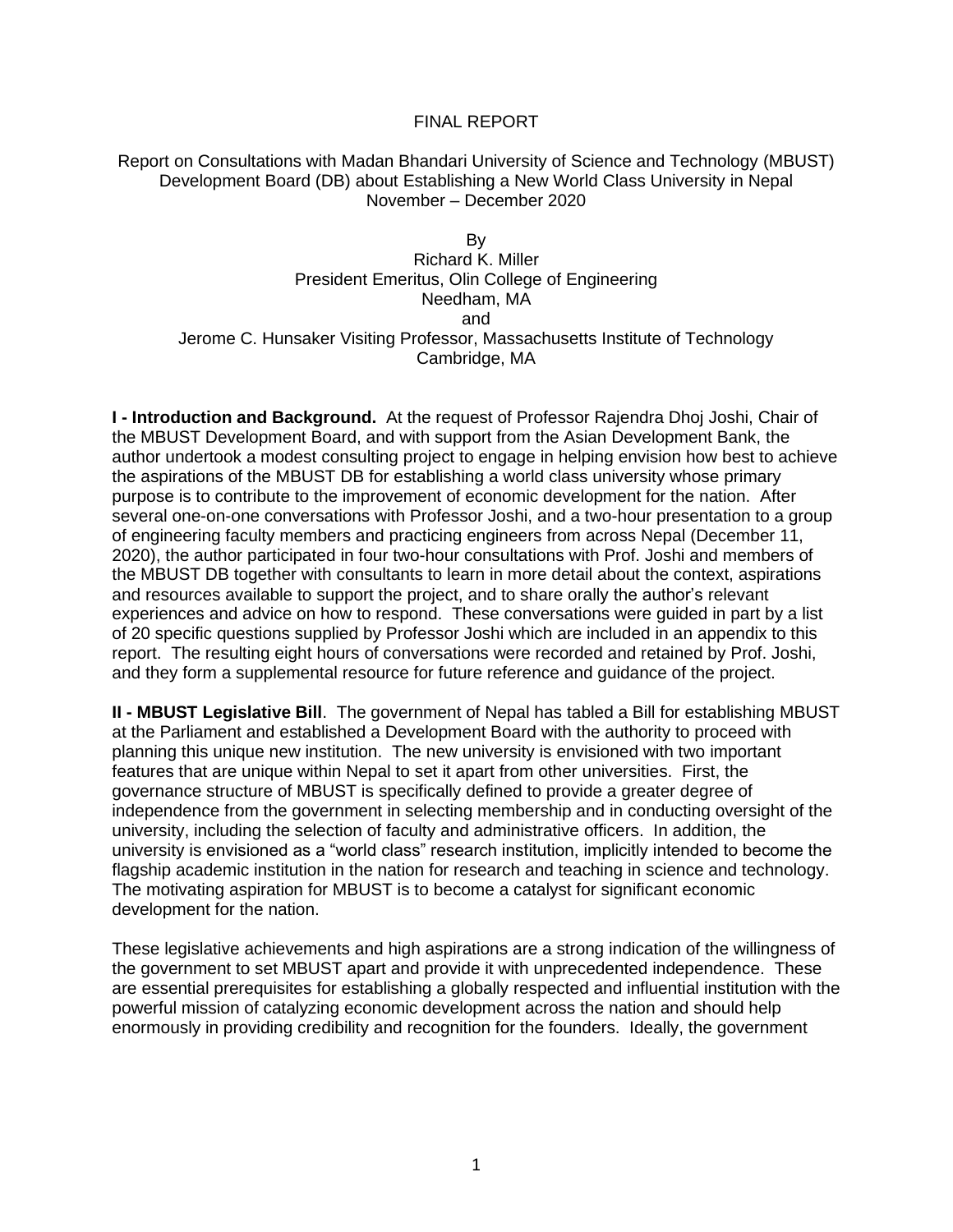would also provide adequate financial support for the first few years to reduce the risk to the founding faculty, students, and private financial investors in the project<sup>1</sup>.

**III - Mission and Purpose of MBUST**. The aspiration to establish a game-changing new "world class" university in Nepal is not only exciting, it is also inspirational. The importance of starting with an inspirational mission cannot be overstated, because it is helpful in attracting the best and brightest talent to the challenge of starting from a blank sheet of paper and creating an important new institution. Furthermore, the additional purpose of establishing a new institution to catalyze the development of a robust economy for the nation makes this project one that is worthy of the rest of the career for those who are drawn to the challenge. In my experience, new institutions with high ambition and worthy purpose have the best chance of attracting the "right people" to succeed.

It is important at this point to suggest some clarification about the current mission and purpose of MBUST. Perhaps it is possible to explain what is meant by a "world class" institution in order to better address the national need for economic development in Nepal. It is doubtful that you expect to compete with universities like Harvard, Stanford, Cambridge, or Berkeley for Nobel Prizes in basic research in the sciences or literature. Instead, you may realistically hope that MBUST will quickly establish itself as the most respected and influential academic institution in Nepal and also become a fountainhead of technological invention and commercialization. Rather than aiming to produce a new Albert Einstein or Isaac Newton, MBUST might instead aim to produce a new generation of entrepreneurs such as the equivalent of a Nepali Bill Gates, Steve Jobs, or Mark Zuckerberg. Such a clarification would have major implications for the type of faculty, students, and trustees you plan to attract, and the curriculum you will develop.

Further along this path, it might be instructive to explore another new university that started with modest resources in an agricultural nation: [Earth University](https://www.earth.ac.cr/en/) in Costa Rica. The founding president of this university, President Emeritus [Jose Zaglul,](https://skoll.org/contributor/jose-zaglul/) created an institution that is widely respected and regarded as exceptional in its economic impact in the region—and in its record of changing lives. Earth University has a focus on project-based learning in agriculture, entrepreneurship and sustainable development, and in character formation and leadership among its graduates.

**IV - Institutional Development of MBUST: Financial Issues.** The author was the first employee of a new college of engineering in the US devoted to creating a new paradigm for the education of engineers. When he arrived, the college had no buildings, funding, faculty or staff, students, or curriculum. The college upon his first arrival was just an idea with a pledge of financial support from a private foundation. In fact, the college consisted of five people: the four directors of the F.W. Olin Foundation and the author.

Studies of the financial expenditures of other benchmark engineering colleges in the US provided some expectations on what it might cost to finance the construction and establishment

 $1$  Some other nations with limited financial resources and high aspirations for founding a similar technical university have found alternative methods for providing special governmental support. For example, South Korea, in supporting an initiative to elevate the Korean Advanced Institute of Science and Technology (KAIST) to elite status, passed a bill enabling the best Korean students to fulfill their universal military obligations by attending KAIST and completing their PhD studies there rather going abroad for graduate study (personal communication, President Emeritus Nam Suh). This signaled to all citizens in the nation that KAIST is regarded as the most important university in the nation for creating new science and technology relevant to the economy.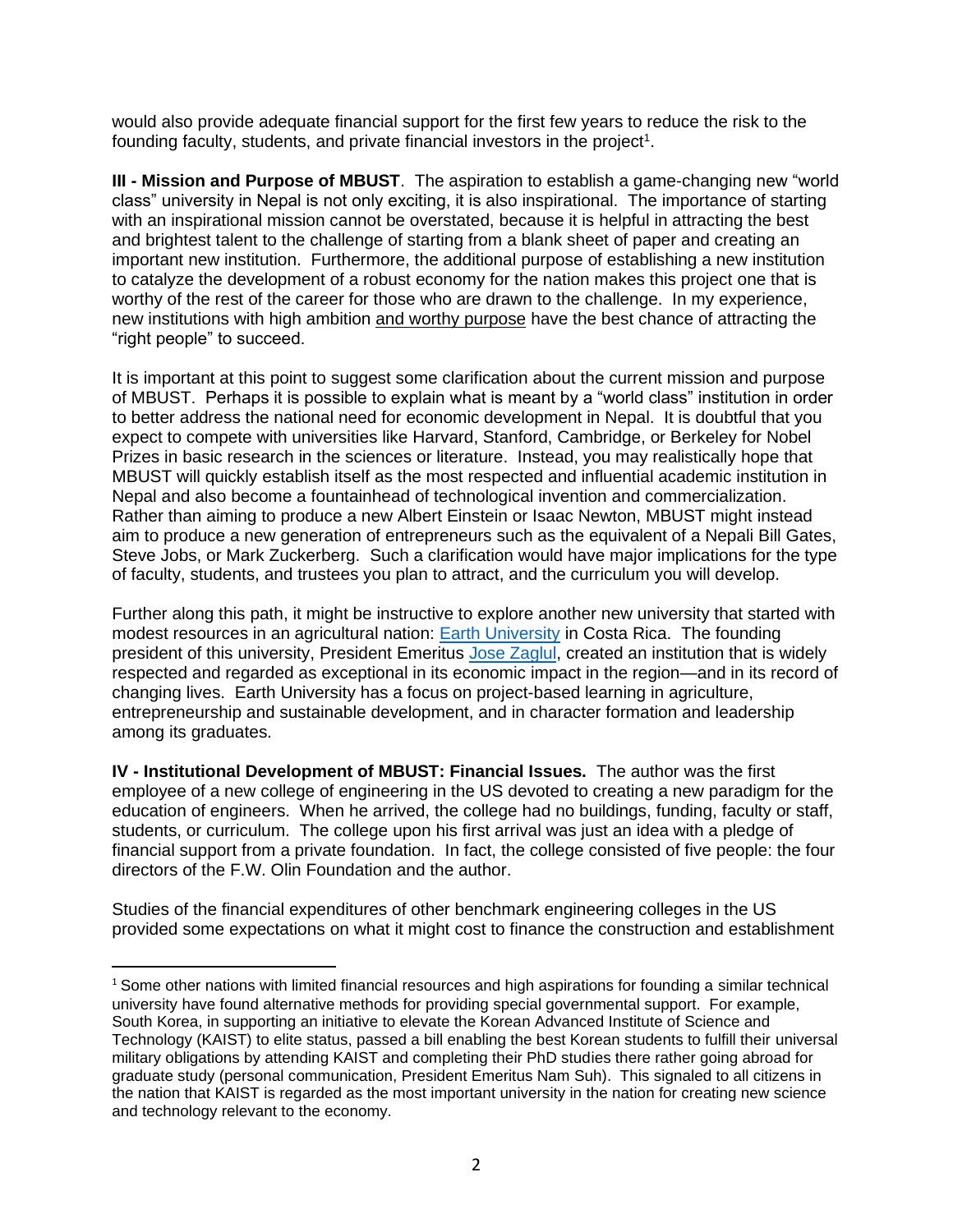of the college, and to sustain it through revenues generated from three primary sources: (1) endowment spending; (2) tuition, room and board; and (3) gifts and donations from private supporters. While these financial comparisons were helpful, they were found to significantly under-estimate the true costs for the project.

This is likely to be true for the creation of most if not all new academic institutions for the following reasons. The operating costs and budgets obtained from comparison colleges are based on the expenses needed to sustain a curriculum that has evolved gradually over many years. They do not include the cost of experimenting with new approaches and inventing completely new methods of teaching and learning. Instead, they are based largely on a rather traditional paradigm for teaching that uses lectures, laboratories, textbooks, homework problems, and exams for nearly all instruction. Furthermore, the comparative expenditure estimates have been optimized for efficiency within the local institutional context for many years.

But when starting a new academic institution with a mission to create a new paradigm of learning and marked with exceptional quality and influence, the costs required to take advantage of this rare and important opportunity to innovate are certain to be more expensive and inefficient. Anyone who has taught a traditional lecture course for the first time knows that it is substantially more time consuming and difficult to offer the course the first time than it is for the third, fourth, or fifth time. A similar principle applies to the establishment of an entire academic institution. As a rough estimate, it may be wise to estimate the actual costs per student in the first few years as two or three times the costs per student for steady-state operation of a well-established and mature comparative institution.

**IV.a - Costs of project-based instruction versus lecture-based instruction**. Since the establishment of project-based instruction is a specific goal of MBUST, it is important to explore whether this mode of instruction might present prohibitive instructional costs. To provide some guidance on this, Olin College of Engineering, which offers one of the most project-intensive learning models for engineering in the world, has a current curriculum where about one-fourth to one-half of all instruction involves students working in teams on a project. The average engineering student who graduates from Olin College has completed more than 20 team-based engineering design projects. Yet the expenditures per student today at Olin college based on the total annual operating expenditures divided by the total undergraduate student enrollment are comparable to those at elite undergraduate engineering colleges in the US with a more traditional curriculum. (Olin's costs per student also include the costs of continuous experimentation to support our unique mission to continually change and improve everything about the learning experience, and therefore are certain to be more expensive than other institutions that are intensively project-based in instruction.)<sup>2</sup>

**IV.b - Raising endowment funds**. Endowment funds are regarded as highly desirable because they do not depend on the unpredictable changes in government support or the market competition for tuition revenue. Instead, they are derived from the investment in long-term financial instruments (stocks, bonds, etc.) of the generous gifts of donors and friends of the

<sup>&</sup>lt;sup>2</sup> [Professor Lori Breslow](https://mitsloan.mit.edu/faculty/directory/lori-breslow) at MIT previously served as Director of the [MIT Teaching and Learning Lab.](https://tll.mit.edu/) She reported that her experience there provided evidence that to switch from lecture-based to project-based instruction required an up-front investment in faculty workshops to learn the new methods. But after this limited initial period of faculty development, the costs to teach in the project-based learning mode in the steady-state were comparable to those required for more traditional lecture-based instruction. In addition, [Professor Vincent Manno,](https://www.olin.edu/faculty/profile/vincent-p-manno/) Provost Emeritus of Olin College, could provide additional guidance and independent advice on this point.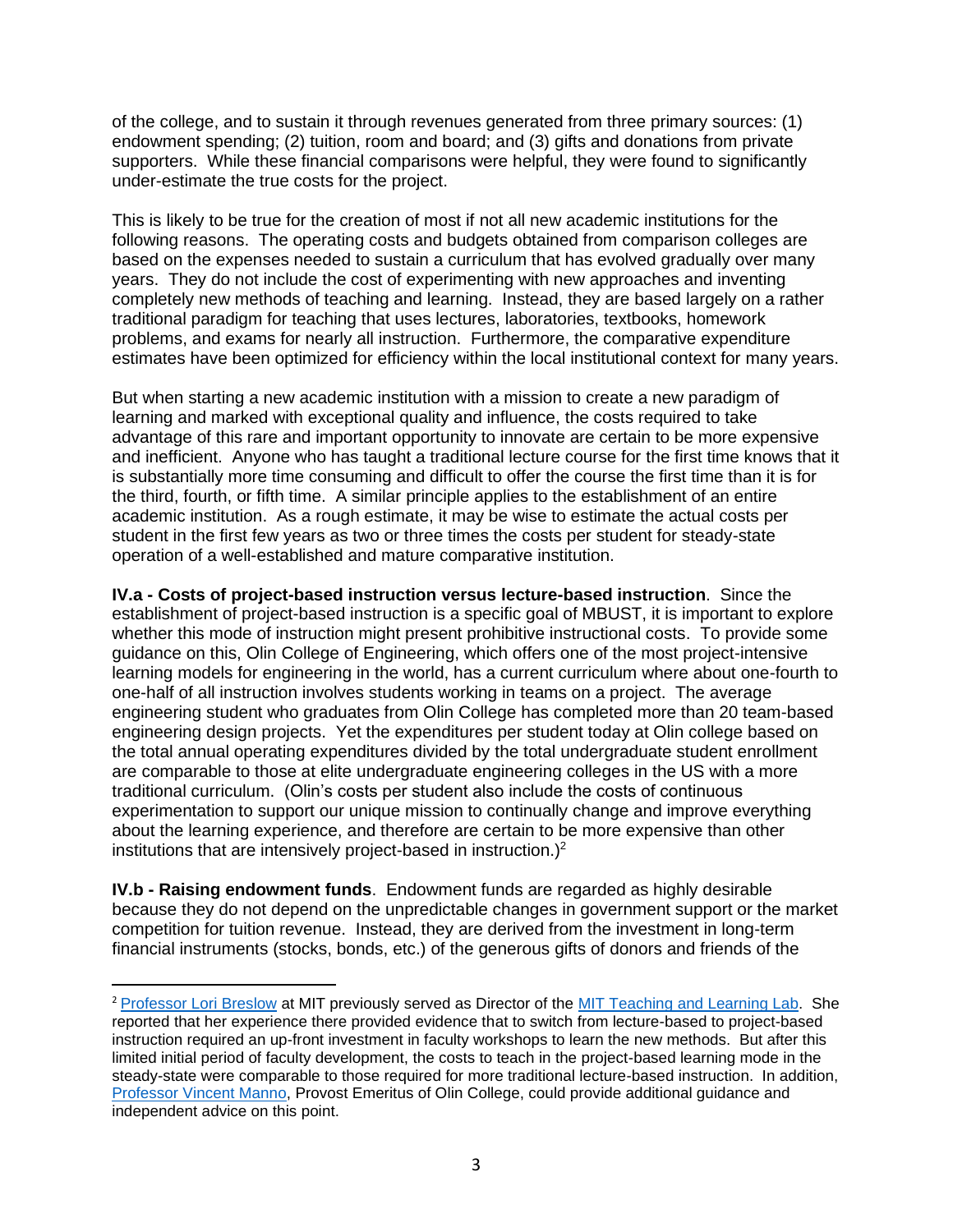university. But generally only bout  $4 - 5%$  of the total value of the endowment may be spent each year in order to preserve the permanent purchasing power of the endowment fund. In addition, endowment funds that are not restricted in use allow extremely valuable financial freedom in addressing the greatest challenges and opportunities in the development of the institution.

However, raising funds for an endowment is notoriously difficult, especially for a start-up university, because most large endowment gifts are from grateful alumni. For the first 30+ years, the alumni of any new university are unlikely to be in a financial position to make large gifts or be interested in leaving a legacy with their philanthropy. During this start-up phase, perhaps the most strategic investment of time and effort with the goal of raising funds is to do whatever is possible to establish the reputation of the institution for excellence and impact. In other words, make every effort to make MBUST stand out from other institutions in ways that will make the government, the public, and the business community proud of the institution. MBUST must matter to the country. Donors are very unlikely to make significant investments in institutions that don't matter.

In the US, where endowments play a larger role than in many other countries, the vast majority of academic institutions have extremely small endowments. There are more than 4,000 colleges and universities in the US, most of them are 2-year community colleges or 4-year undergraduate state-supported institutions. Very few of them have significant endowment funds. Among the most successful and well-established private research universities, the endowment does play a significant role in supporting the operation of the institution. For example, Olin College derives about 50% of its operating expenses from endowment spending, which is among the highest percentages in the US. Olin College is among a very small number of private institutions in the US whose endowment is valued at more than \$1 million USD per enrolled student. It is not uncommon for other well-known institutions (e.g., private world class institutions) to derive between 25 and 50% of their operating expenses from endowment spending. However, it is very unlikely to find a capable and willing donor with the many millions of US dollars necessary to provide an unrestricted endowment large enough to provide this level of operating support.

In addition, the endowment funds of most universities have been restricted in use by the donor for specific expenditures that the donor is interested in supporting. For example, the funds may be restricted for tuition scholarships for needy students. Or they may be restricted for support of books in the library, or support of a faculty professorship devoted to a specific research area, like biomedical engineering, etc. The point is that the real needs of the university (building repairs, unexpected electric power utility increases, increase in health insurance due to COVID, etc.) are frequently excluded from the potential uses of the endowment funds.

The uncertainty of financial resources in the start-up phase of a new university is certain to seriously reduce the ability of the university to attract the right people, experiment and innovate with important new approaches to research and teaching, to build facilities that are attractive and suitable for the mission, and attract the high-quality students needed to provide for success. Ideally, the government—or a very wealthy and philanthropic donor—will provide assurance of operating expenses for the first 3 – 5 years to make sure MBUST does not fail immediately for lack of financial support.

**IV.c - Budgeting in a start-up environment**. Fiscal responsibility and management is very important in all institutions, but especially in a start-up environment. This is true for several reasons. For example, in a start-up institution, ALL of the members of the institution are new in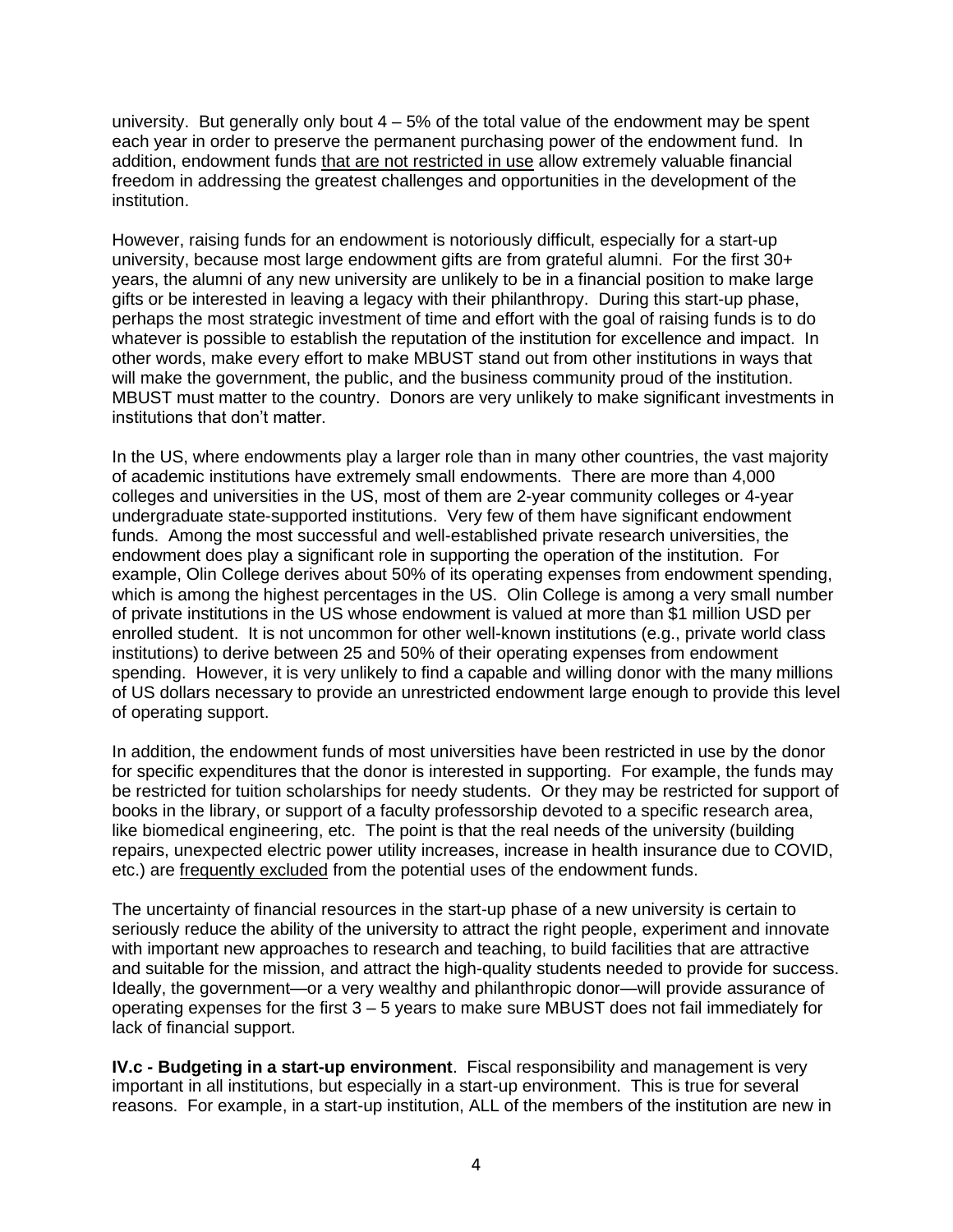their respective positions. This includes the President and the Board of Trustees, but also the Chief Financial Officer, Deans, faculty, administrative support team, etc. In the first year, one of the most visible and important metrics for establishing trust is the management of financial resources.

However, in the first year of operation, it is nearly impossible to provide an accurate and responsible budget that allows for experimentation and investment in quality. This is because there is no previous data to rely upon to determine what it cost last year for any specific activity. In fact, in the first year, the leadership will face many unpredictable issues and unknowns that prevent the development of an accurate budget that allows for assurance of quality.

In the first years of Olin College, when expectations for quality and impact were highest and our experience and data was nil, what happened was many department managers under-spent the budget they requested at the beginning of the year—by approximately 30%. This is because they were extra cautious to not over-spend in order to preserve trust with the Board of Trustees, and because they independently created contingency funds to guard against uncertainties and risks that were beyond their control. We discovered this at the end of the budget year and resolved to build future budgets with minimal departmental contingencies, so all risk management would have to be done in the President's Cabinet meeting as a group. This reduced the duplication of expenses that is a natural consequence of departmentalization and after a few years helped greatly to reduce the unspent contingency at the end of the budget year.<sup>3</sup>

**V - Institutional Development of MBUST: Personnel Issues**. It takes many components to establish any successful university. For example, it takes facilities, curriculum, students, faculty, administrators, policies and procedures, financial support, governance, public relations and communications, etc. But the most important component by far is the people, including the faculty and students, leadership and administration, staff, and the members of the Board of Trustees. World class universities are fundamentally a self-contained community of world class people. In fact, the author believes you could imagine that the purpose of all the other components is to attract and retain the world class people that breathe life into the institution. If you have superb buildings and strong financial support, but do not have exceptionally talented and motivated people, it will never become a world class institution. Most existing universities today fit this description. On the other hand, if you manage to attract world class people from the start, you will have a good chance of obtaining the other components to support these people and thereby establish a truly world class university.

Just as important as attracting people with exceptional talent and motivation is the establishment of a culture that promotes excellence and innovation. This culture establishes a set of strongly held community values that start with honesty, integrity, trust, and a commitment to find the truth no matter where it leads. Above all, higher education is about finding truth, testing truth, and disseminating truth for the betterment of humankind. This can only happen if there is a commitment to academic freedom. Academic freedom enables every member of the community to pursue the truth without fear of persecution if the truth exposes inconvenient facts

<sup>3</sup> Mr. [Stephen Hannabury,](https://www.linkedin.com/in/stephen-hannabury-2a65ba21) Executive Vice President Emeritus of Olin College, was the chief financial officer for Olin College through is first 20 years and would be an excellent consultant on the financial and administrative aspects of creating a new institution like MBUST. He is nationally recognized for his expertise and innovation by the National Association of College and University Business Officers in the US, where he was selected as the Business Officer of the Year in the US in 2017. I would be glad to introduce you to Steve if this would be of interest.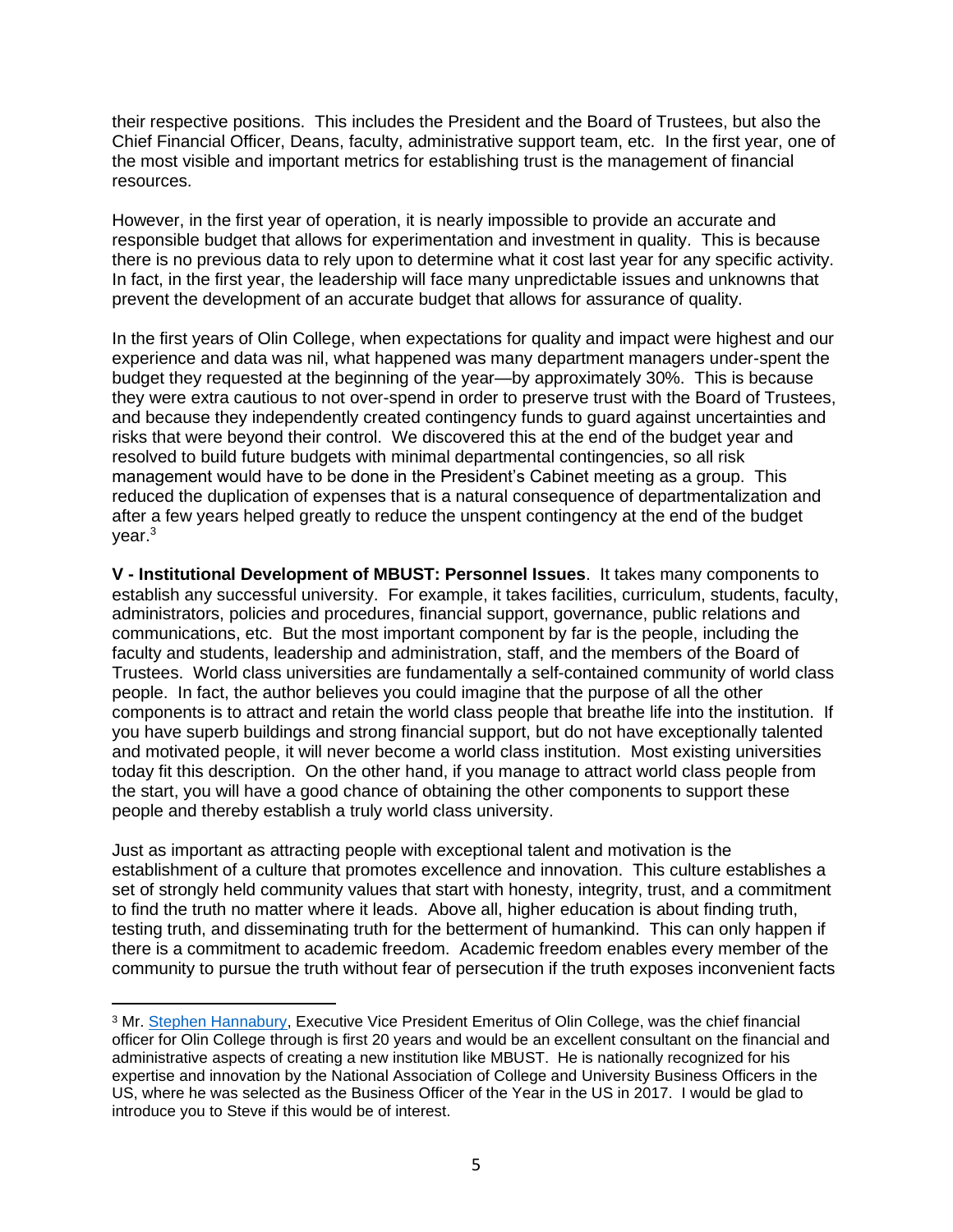that might embarrass someone in authority. Only if the community fully trusts the institutional commitment to truth and academic freedom will world class faculty and students choose to locate at the new university. Also, since the discovery of truth rarely follows a predictable pattern and accidental discoveries have played a critical role in the advancement of science (e.g., the discovery of penicillin, etc.), the freedom of faculty and students to explore curiositydriven interests is also an important part of academic freedom. This means that strategic plans, as well-intended as they are and as important as they are, should not prevent the freedom to explore unanticipated discoveries, and leadership and governance should not be heavy-handed in directing the efforts of faculty and students in their research work.

Finally, if the new institution is to be marked by success in innovation and change, the culture must encourage experimentation. Experimentation usually results in frequent disappointment or failure as the researchers learn through trial and error—and often accidental discovery—how a system really works.<sup>4</sup> As a result, the culture should be perceived by faculty and students as one of "kindness" where tolerance and acceptance of disappointment in the pursuit of new ideas is regarded as normal and acceptable, rather than intolerable. Framing this discovery process as an iterative refinement of our understanding, rather than a failure to succeed, provides the foundation for vibrant and bold experimentation. Faculty who take a risk and embark on a bold experiment that fails should not be subjected to public humiliation or shame. If this happens at the beginning, faculty will quickly learn that what is expected is to avoid risk of failure and instead undertake only small research projects whose results are almost certain to succeed every time.

Let me end this section by emphasizing the importance of trust and core values. It is well understood now that the most important discoveries now frequently come from the intersection of disciplines on the edges of tradition, rather in the center of traditional disciplines. Fields like biological engineering, artificial intelligence and human behavior, and molecular genetics are examples of emerging research that fundamentally require collaboration and teamwork of faculty across disciplines. Teamwork is made possible by a foundation of core values. It is important to construct the core values of MBUST before the founding faculty are recruited.

At Olin College of Engineering, the author established five core values before anyone of the Vice Presidents or faculty members was recruited. The core values at Olin College are as follows:

### **OLIN COLLEGE CORE PERSONAL VALUES**

**Integrity.** Complete honesty is expected from everyone in every situation. Even the appearance of conflict of interest will be avoided. Successful long-term relationships depend on trust and open communication.

**Respect for Others.** Each person is treated with respect and dignity in all situations. Criticize only ideas—not people and share responsibility. There is no room for abusive language or arrogance in relationships with others.

<sup>4</sup> [The Wright Brothers,](https://www.amazon.com/Wright-Brothers-David-McCullough/dp/1476728755/ref=pd_sbs_1?pd_rd_w=ZQOLV&pf_rd_p=ed1e2146-ecfe-435e-b3b5-d79fa072fd58&pf_rd_r=7Y1N17ER1YTWVS6CK8VK&pd_rd_r=e2eb2b47-7277-409a-9f08-13fe01e6493d&pd_rd_wg=ntuED&pd_rd_i=1476728755&psc=1) a pair of bicycle mechanics in Ohio in the US invented the aircraft industry, rather than physicists working in a university research laboratory. The process they used is one of bold experimentation, where they repeatedly jumped off a mountain with primitive wings on their back, routinely failing to achieve flight. But each time, they learned something new, and realized there must be a better way. This led to a new experiment with some modest changes to the wings, and over time, through this process of iteration, their understanding grew until several years later, they invented a successful flying machine.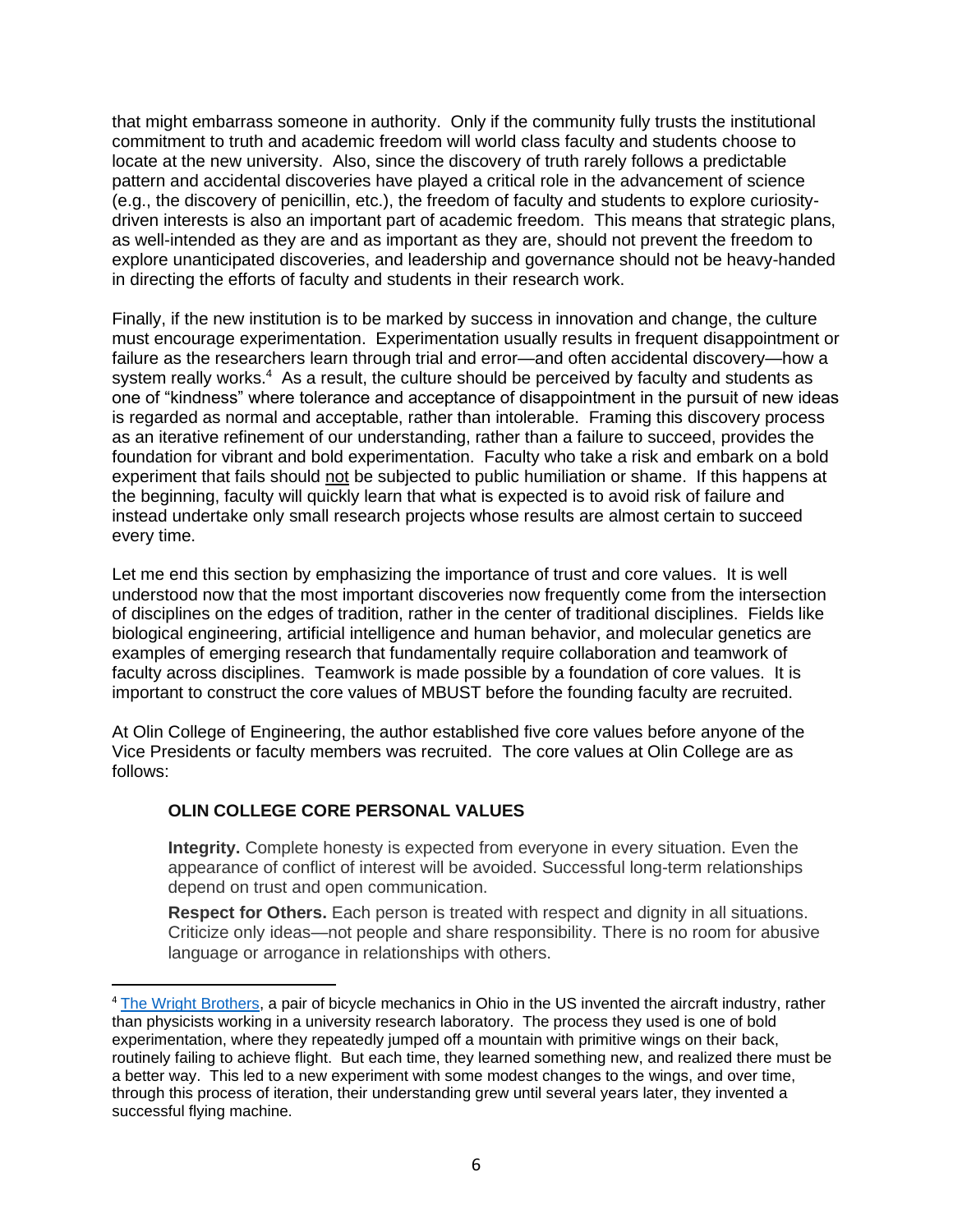**Passion for the Welfare of the College.** Each person will adopt the perspective of the Trustees and passionately pursue the overall interests of the College, while maintaining fairness to all individuals in all transactions. Personal advancement at the expense of others is discouraged and cooperation is expected.

**Patience and Understanding**. Each person will listen constructively, keep an open mind, and take the time to understand with empathy before reaching a conclusion. Effective teamwork depends on the confidence that others care and are willing to take the time to listen.

**Openness to Change.** Continuous improvement requires openness to change, even though this usually causes inconvenience, inefficiency, and risk of failure. Olin College will constantly strive to innovate and improve in every area.

These core values are taken seriously at Olin College and assessed as part of the 360 evaluations of the leadership team. In the beginning, Olin hired an external consultant (organizational psychologist) to assess how well we did at embracing these core values throughout the institution. We found that the last value, openness to change, was the hardest one for our community to maintain.

It is also noteworthy that the students at Olin decided to use these five core values as the basis for their student ["honor code"](https://meet.olin.edu/olin-isms/fundamental-element-olins-culture-trust) by which they hold each other accountable for behavior in the community. They add one additional core value, and that is the "do something" clause. It requires any member of the community who sees someone else violate one of the core values to confront the individual personally and request that they stop the behavior. If the offender persists after this intervention, each student is required to report it to the student run Honor Board for investigation and adjudication.

#### **V.a – Who are the "right people," and who starts the process of assembling them?**

Finding the right people, especially at the beginning, is a critical task, perhaps the most important task. There is an important sequence in assembling the community, and the process of finding them is very important.

At the heart of the institution is excellence, discovery, and building student (and colleague) success. Since important discoveries rarely occur to an "unprepared" mind, and since teachers can only teach what they know, it is obviously important to assemble a community of very knowledgeable and academically accomplished people. The most common signal of academic achievement is formal graduate training, such as obtaining the Ph.D. degree from a world class university. So, a natural place to start is with graduates of highly respected universities in science and technology. This should provide a rich candidate pool of knowledgeable and accomplished people. However, this quality of the faculty is the easiest to obtain and assess.

Also, to maximize the mutual trust and teamwork between the founding faculty and administration, ideally the first academic to be recruited should be the president. This assures that the president has personally chosen the team she or he will trust with the invention of the research and teaching mission of the institution and can form a supportive bond with them. Personalities and values matter a great deal in any institution, but particularly in a start-up environment where it is routinely expected that everyone will work far harder and longer hours than in any well-established institution. Ideally, the Board of Trustees will select the President, and then the President will select the Vice Presidents, including the Provost or Chief Academic Officer. This small leadership team will then work closely with each other to build the structures and procedures that enable the institution to begin functioning. The start-up environment is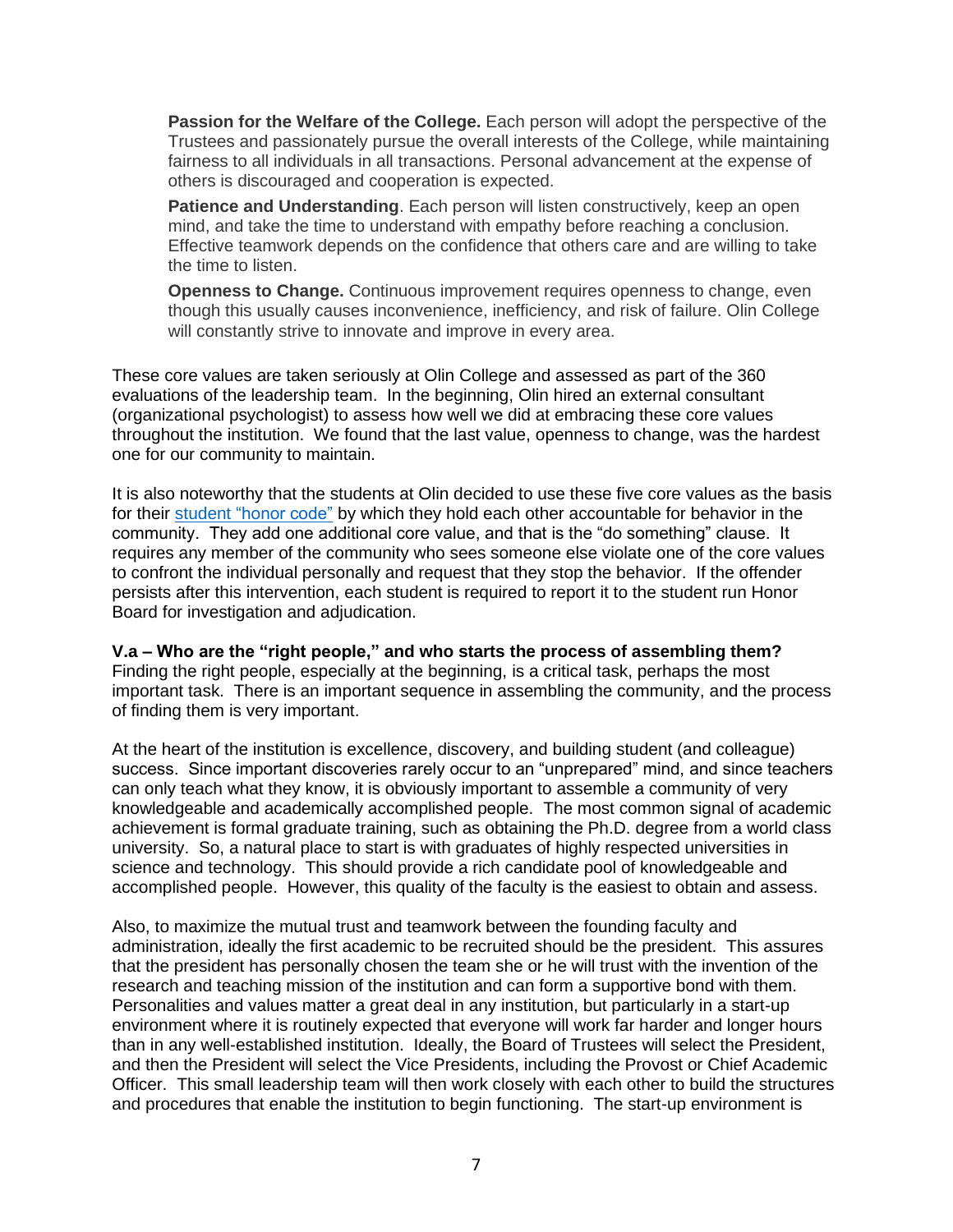certain to feel overwhelming in the first year or two, much like flying an airplane as it is being built.<sup>5</sup>

In addition to exceptional knowledge and academic achievement, the attitudes, behaviors and beliefs of the founding team of faculty, staff and students is equally important. There is no place for arrogance and ego, hierarchy of decision-making, and a lack of openness to change. Only when the founding team is willing to accept and seriously explore ideas and suggestions from the most inexperienced and junior people on the team does the institution have the capacity to challenge assumptions and create new learning pathways.<sup>6</sup> Extensive personal interviews by a wide array of members of the community are perhaps the best way to get to know the values and motivations of candidates for employment and study. This takes more than one day for interviews, to insure that a candidate is unable to hide her or his true feelings throughout the duration of exposure to the community. Sooner or later, they are likely to reveal their true feelings and biases, which is of primary importance. And before offering employment, the comments of everyone who has interacted with the candidate, often including food service staff or real estate agents off campus, are taken into account. Ideally, those people who form the founding faculty and leadership team are not seeking power or authority, or even a prestigious position. They will describe the college as a "cause" and their role as a "calling" as if in religious terms. We call this ["intrinsic motivation.](https://www.youtube.com/watch?v=y1SDV8nxypE)"

Selecting the leadership team follows similar principles. The "right" people for leadership rarely seek an appointment for the purpose of exercising their personal authority or power, or even to become the decision-maker whose final decisions will set the course for others. Instead, they are people who are more impressed with the great responsibility they carry to the others on the team and in the nation, as the grand experiment of creating an innovative and influential new institution weighs heavily on their shoulders.

While the process for selecting Trustees may be beyond the purview of the campus community, ideally similar principles will dominate the selection process. They will not only be successful and respected from a broad array of backgrounds (academic, business, government, arts and humanities, etc.) but they will also be gender balanced and represent the cultural values of the country of Nepal. The primary job of governance is to select the president and participate in setting the goals and strategic decisions of the institution. Good governance does not make management decisions but judges the judgement of the president and the leadership, and when the institution consistently fails to meet expectations, governance must take responsibility for changing the president. Governance in a non-profit institution is very different than that in a forprofit corporation.

**V.b – How are faculty evaluated and assessed?** It is often stated that you get what you measure. The expectations and criteria for assessment of the faculty (and also students and

<sup>5</sup> [This humorous short video](https://adland.tv/adnews/eds-airplane-2000-060-usa) about flying an airplane while it is being built was used frequently at Olin to explain what it was like to live and work at the institution in its early days. It was created by an advertising firm in Silicon Valley because it resonates so deeply with the culture of start-up technology firms. Note that the crew work under extraordinary risk and inconvenience every day, but so do the passengers who take a risk on flying in an unfinished airplane. They are all passionate about their work and love their jobs.

<sup>&</sup>lt;sup>6</sup> It is important to remember that Isaac Newton was in his early twenties when he invented the theory of gravitation and the calculus, which was upsetting to his colleagues at Cambridge at the time. Likewise, Bill Gates, Steve Jobs, and Mark Zuckerberg were also in their twenties—and failed to graduate from college—when they invented three of the most successful and powerful technology companies on the planet.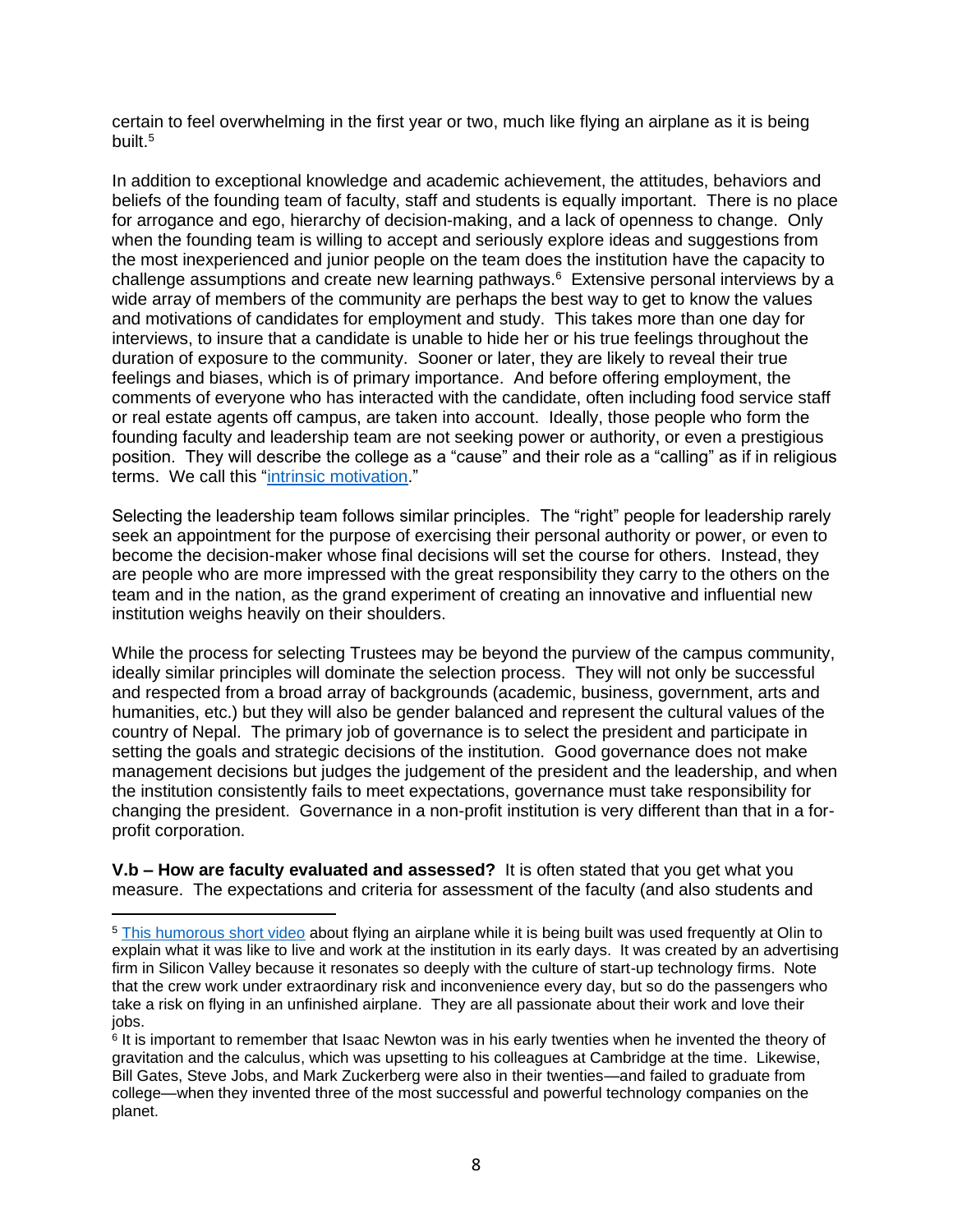administration, etc.) must reflect the true values and priorities of the institution. The traditional approach of measuring mostly the production of reviewed journal articles and student evaluations of teaching is likely to eventually result in a campus culture that matches most other universities and does not lead to world class performance. If MBUST hopes to become the pathfinder for new levels of academic achievement and innovation in Nepal, it should consider rethinking the criteria for assessing faculty and others at MBUST.

After several years at Olin College of Engineering, we discovered that our quite traditional original criteria had to be completely rethought and rewritten. The result is unique to Olin, but might be of some value to MBUST, also. It replaces "research" with "nationally visible intellectual achievement" (which, of course, also includes published research, but is much broader). It replaces "teaching" with "building student success." And it replaces "service" with "building institutional success."<sup>7</sup>

**VI - Institutional Development of MBUST: Academic Issues**. Once the right people have been assembled and the new institution is focused on the central challenge of discovery and learning, a number of critical academic issues take center stage. Above all, it is of primary importance to focus on the mission and purpose of MBUST as the new model for academic excellence and economic development in Nepal. There is a reason why world class institutions are rare, and to make the most of this exceptional opportunity to start from a blank sheet and create, it would be a tragic mistake to attempt to copy the program at another institution—even a very good institution. Note that the [MIT Open Courseware](https://ocw.mit.edu/index.htm) program provides detailed course syllabi, homework exercises and exams for nearly every field and course offered at MIT—at NO COST. If creating an authentic MIT learning experience were as simple as copying these course structures and materials from the website and implementing them at another institution, then there would be many other institutions equal in stature to MIT in science and engineering research and education. But the fact is that copying these materials does not duplicate the learning experience and does not produce equivalent results.

Instead, MBUST would be well advised to first establish clear principles and goals for what the MBUST educational experience will achieve that is different from other institutions. $8$  For example, MBUST might declare that it will prepare graduates to BE engineers, rather than prepare students who will LEARN ABOUT engineering. Similarly, they may prepare graduates who are successful researchers in subjects relevant to Nepal, rather than prepare graduates who have studied basic sciences and written one thesis. Finally, they might prepare graduates who are successful entrepreneurs who have started an enterprise while still in school, rather than preparing graduates who have learned something about entrepreneurship by taking a few courses. 9 These decisions would have profound consequences for the structure of the university, nature of the experiential learning that is implied here, the capabilities of the faculty, and the type of course experiences that are required to deliver such an education.

<sup>7</sup> More information on this new criteria which has been very successful at Olin College may be obtained with follow-up conversations with Professor [Vincent Manno.](https://www.olin.edu/faculty/profile/vincent-p-manno/)

<sup>&</sup>lt;sup>8</sup> When Olin College was at this stage, the founding faculty met continuously about these goals for several weeks and collectively reached consensus on a set of eight [Bold Goals.](http://www.olin.edu/sites/default/files/curricular_vision.pdf) These short statements set expectations for what the learning experience was intended to achieve. We assumed from the start that the learning experience would be fundamentally different from that at other more traditional institutions. So, we developed the discipline of searching for WODTODs, or **W**hat **O**lin **D**oes **T**hat **O**thers **D**on't. This was a prerequisite to inventing the structure of the degree programs.

<sup>9</sup> Earth University produces graduates who have significant experience in starting new agricultural ventures based on the principles of entrepreneurship.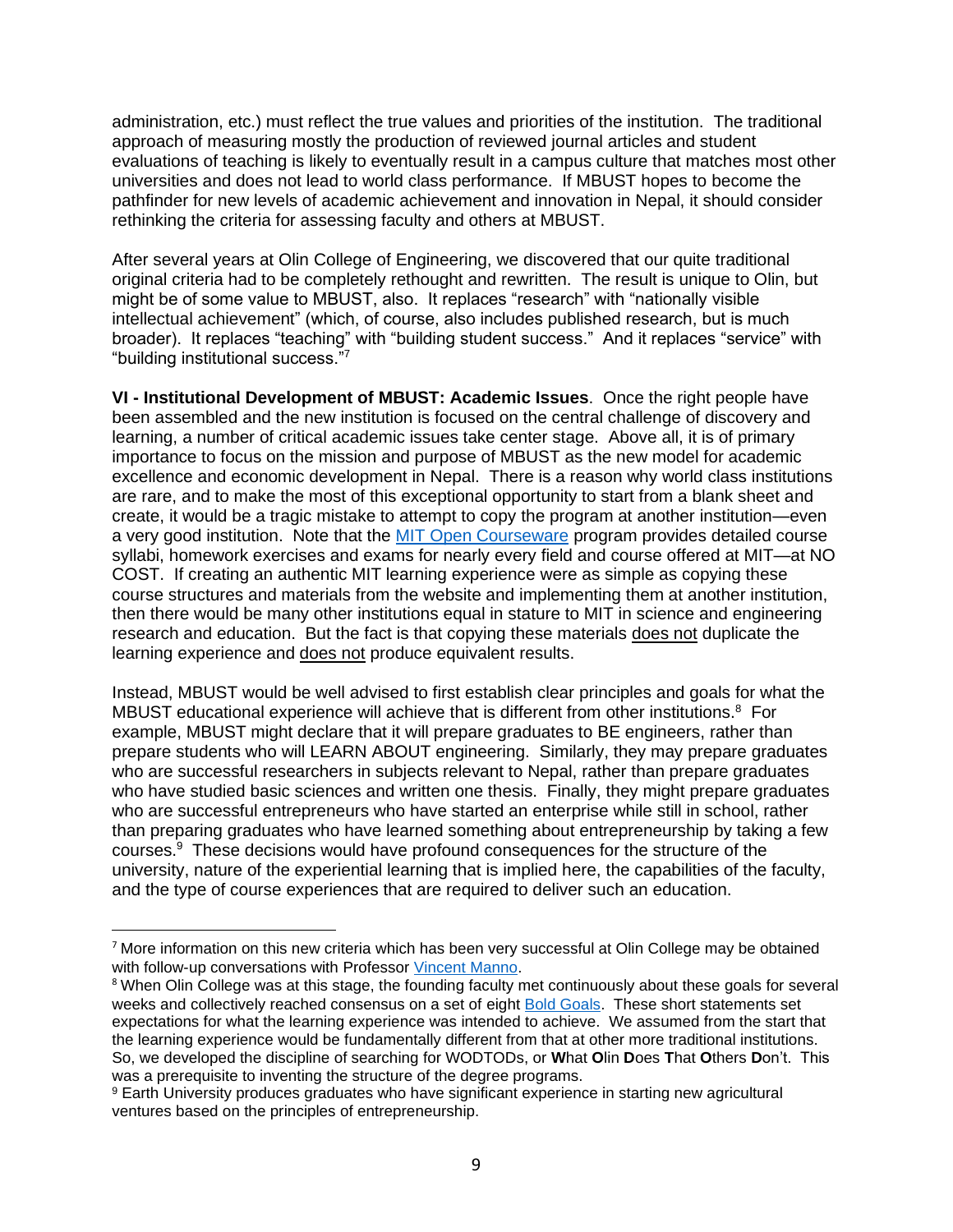To illustrate this process, a central theme in Olin's learning experience is to prepare our graduates to **BE** engineers, rather than to **LEARN ABOUT** engineering. To be an engineer requires that you have significant repeated experience in [conceiving, designing, implementing,](http://www.cdio.org/)  [and operating complex systems](http://www.cdio.org/) to meet human needs.<sup>10</sup> These systems always involve multiple disciplines, revolve around the needs of a client group, require design under constraints that not only include feasibility from natural laws but also budget and schedule constraints, and require teamwork, effective client relations, and proficiency in project management. As a result, Olin's current engineering curricula in all three majors (mechanical engineering, electrical and computer engineering, and a more generic option just labeled "engineering") require students to complete more than 20 design projects, most of them in a team format, all of them requiring interdisciplinary cooperation and trade-offs, and using the principles of human-centered design from [Design Thinking,](https://dschool.stanford.edu/) as developed at the *d.school* at Stanford University (and elsewhere). To complete the program, most students work on a [SCOPE capstone design project](https://www.olin.edu/collaborate/scope/) that involves a corporate sponsor for two semesters in the senior year. The corporate sponsors are significantly invested in the project by paying Olin College \$55,000 USD for the privilege of working with 4 – 6 undergraduate Olin engineering students for part of their two-semester senior year program. This capstone project teaches them to BE an engineer in a real and complex project with a sophisticated paying client. By the time the student teams undertake the SCOPE capstone, they have already successfully completed about 20 other smaller projects throughout the previous three years and have learned through experience how to manage complex projects. As a result, it is common for SCOPE projects to involve non-disclosure agreements for the sponsoring corporation, and the invention of new patents and new products. It is also common for Olin students after the first, second, and third years to spend the summer period as a paid intern in a technology corporation, gaining further experience in applying the principles of engineering in a corporate setting. Many times students who complete a SCOPE project receive an offer of employment from the corporate sponsor.

Having established this vision for what the Olin learning experience must include at its heart, the rest of the curricular experience can then be built around this centerpiece. For example, the supporting sciences and mathematics can often be taught in an interdisciplinary team format, where faculty team-teach the material and students stand and deliver their project results in front of the entire class at the end of each semester.

To deliver a learning experience like this, the faculty must be comfortable teaching in a team format with material that is interdisciplinary. This requires a deliberate program of "onboarding" or training new faculty members to become successful teachers and engineers in this designbased pedagogy themselves.

**VI.a – Organization of faculty**. Finally, the structure of the institution itself should be designed to support the learning model at the heart of the institution. At Olin College, our faculty are not organized in academic departments by the disciplinary research background of the faculty. Instead, we have no academic departments and organize the faculty as a single heterogeneous community. The faculty includes many engineers, natural scientists and mathematicians. But it also includes social scientists, humanists and artists, too. When the faculty meets each week, the only thing that they all have in common is a concern for learning experience of the students.

<sup>&</sup>lt;sup>10</sup> At Olin, an engineer is a person who envisions what has never been, and then does whatever it takes to make a better world. The important thing here is that it begins with vision, not with mathematics, and it implies resourcefulness and a deep motivation to improve the lives of society.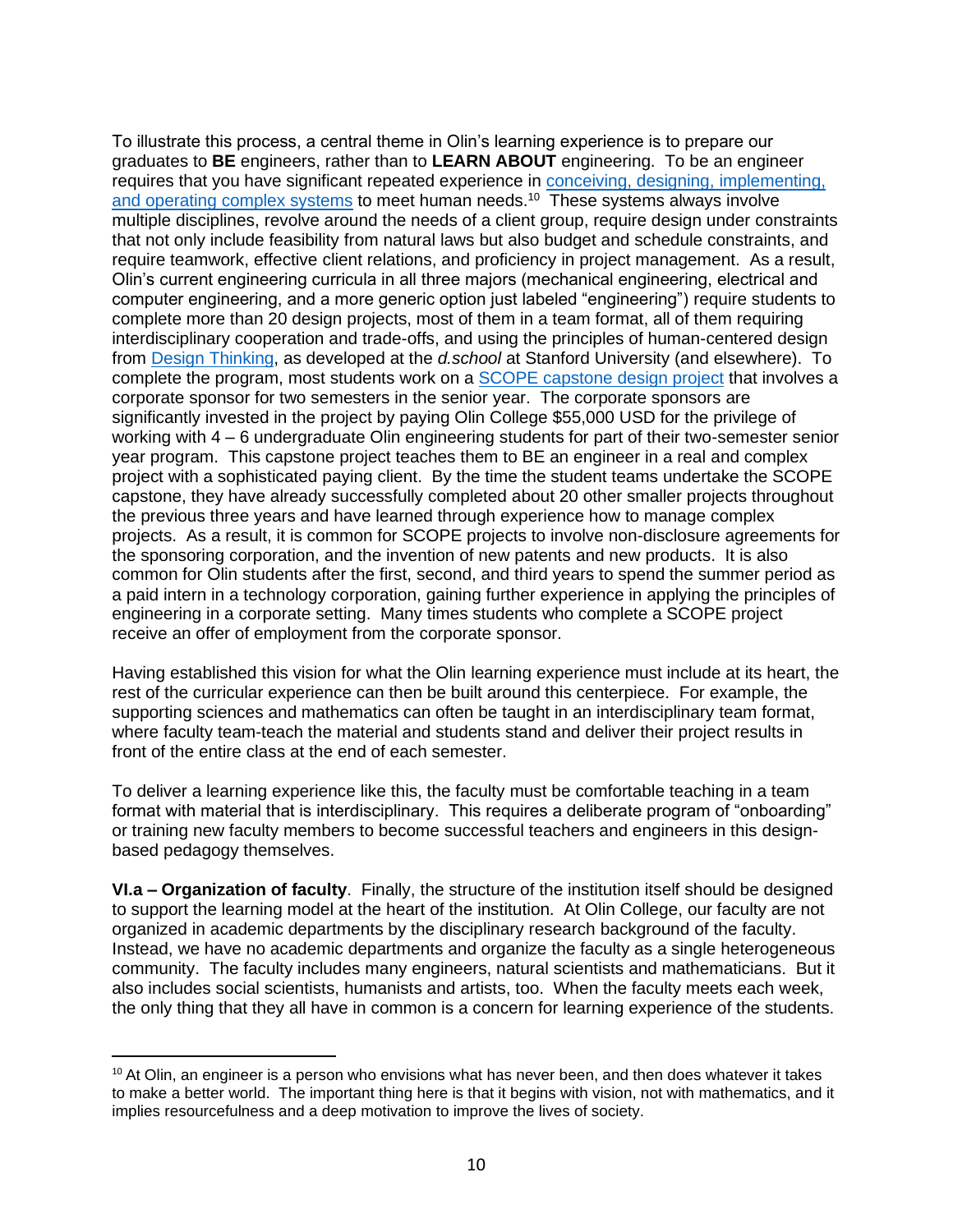This deliberate multidisciplinary organization of the faculty has many beneficial consequences. It fundamentally changes the nature of the institution, and the conversation among faculty members. One simple metric at any university that may provide insight into the depth of interdisciplinary interaction is who each faculty member has lunch with each day. If they eat only with other engineers in their same academic discipline, the conversation they have will likely be limited by the common disciplinary background that they share, and therefore will miss the insight needed to conceive and pursue more complex societal issues that span many disciplines.

It has been common for many years that engineers in the most innovative corporations are no longer organized by the academic discipline they studied in college. Instead, they are immediately organized in teams intended to support the creation of a specific product. For example, at an automobile company like Ford, engineers are assigned to multidisciplinary teams to design a particular vehicle from beginning to end. The team might include mechanical and electrical engineers, but it also includes machinists from the factory floor, marketing and distribution staff, financial analysists, and even client representatives who are customers. The ability to work productively in teams has long been a request from engineering employers to engineering colleges.

Olin is not unique in organizing its engineering faculty in ways that are not focused on traditional academic disciplines. For example, Arizona State University, a very large public institution, has developed many innovative multidisciplinary communities of scholars who work as a team to address complex contemporary societal challenges. Some years ago, [ASU restructured all of](https://engineering.asu.edu/undergraduate-degree-programs/)  [the academic departments in the College of Engineering](https://engineering.asu.edu/undergraduate-degree-programs/) into problem-focused areas aimed at the Grand Challenges of the 21<sup>st</sup> Century. Their current engineering departments include: School of Computing, Informatics and Decision Systems Engineering; School of Electrical, Computer and Energy Engineering; School of Engineering of Matter, Transport and Energy; and the School of Sustainable Engineering and the Built Environment. That this new interdisciplinary structure of engineering research and teaching at ASU has achieved a degree of national respect might be inferred from the recent decision by the US National Science Foundation to [appoint an engineer from the leadership of ASU to serve as the current Director](https://www.nsf.gov/news/news_summ.jsp?cntn_id=300793)  [of the National Science Foundation.](https://www.nsf.gov/news/news_summ.jsp?cntn_id=300793) Dr. Panchanathan was involved in restructuring several of the academic departments and research centers at ASU.

In addition, if creativity and innovation are intended to be central to the identity of the learning experience, then selecting founding faculty with these interdisciplinary and creative abilities is of central importance. For example, at Olin College one of our founding faculty members is Professor Diana Dabby. She is a professor of electrical engineering and music. (Olin doesn't offer degrees in music, but this is a description of who she is and what she does.) Professor Dabby began her career as a concert pianist. She has played piano solo at Carnegie Hall in New York, and taught part time at the [Julliard School of Music.](https://www.juilliard.edu/) But at mid-career, she became concerned about electronic music, and against all odds, she returned to school to obtain a PhD in Electrical Engineering from MIT. Her PhD advisor with [Professor Amar Bose,](https://en.wikipedia.org/wiki/Amar_Bose) who founded the Bose Corporation, a prominent designer and developer of high quality electronic audio equipment. When Olin College found her, she was teaching circuit design in electrical engineering at MIT and simultaneously teaching music theory at Tufts University a few miles away. She told us she was afraid to mention that she is both an engineer and a musician for fear that her technical colleagues might not respect her work. We told her it is time to "come out of the closet" and demonstrate for all of us how ["multiple intelligences"](https://www.verywellmind.com/gardners-theory-of-multiple-intelligences-2795161) work. She has been an inspiration to many of us the way she develops independent insights informed by her dual perception of the world.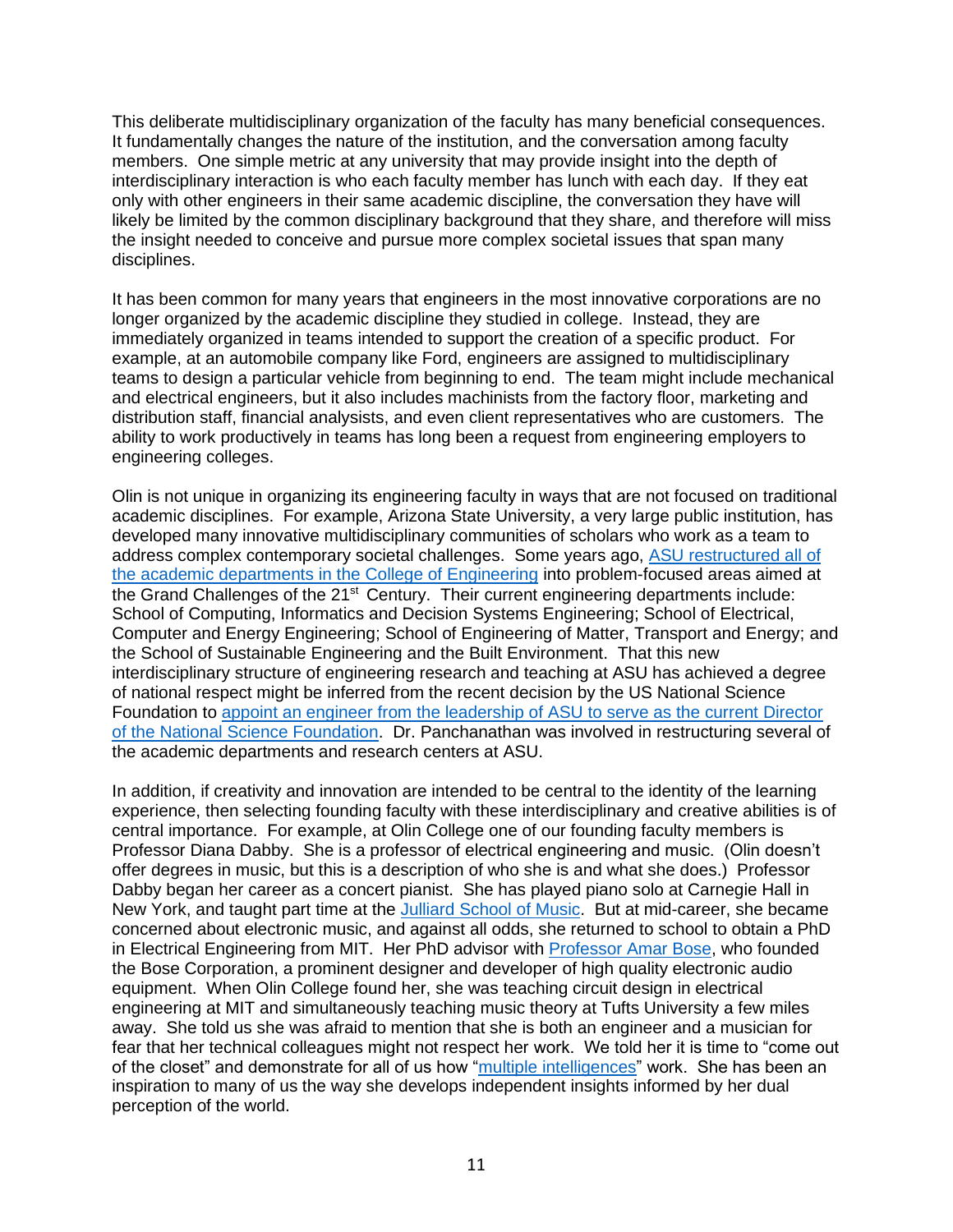So, among the first tasks at MBUST after assembling the founding faculty is to work with them to develop the Bold Goals for the MBUST learning experience. Since MBUST plans to start with the MS and PhD degrees, these goals will need to be developed first. What will MBUST do in the graduate learning program that sets it apart from all others? What are the characteristics of the MBUST graduates that will set them apart in the marketplace? What are the characteristics of the faculty needed to invent and implement this new learning model at the graduate level?

**VI.b Project and Design-based learning**. Educational research consistently shows that learning occurs best when the learner is fully engaged in the learning process.<sup>11</sup> With this metric as a guide, it is possible to identify those learning approaches that are most successful at producing strong learning outcomes. For example, lecture-based learning, where an expert stands in the front of an auditorium and speaks continuously to a large class of passive learners seated in rows, as is typical today in higher education throughout the world, is rarely engaging for the learners. In general, when this approach is used today, students frequently choose not to attend the class, or if they do, they resort to checking their email or watching videos on the internet. The result is poor engagement with the material presented, and poor learning. The level of understanding and retention of knowledge is among the lowest for the average learner in the audience.

On the other hand, when lectures are organized in a more applied and problem-based format, the level of engagement can increase substantially. In this format, the classroom may still have an expert in the front and a large number of learners seated in rows, but the leader does not present material in a "just-in-case" monologue covering principles in the abstract. Instead, the material is re-organized in order to address a specific example in a real context. Then, instead of explaining everything in advance, the leader asks students to read the material ahead of class, and come prepared to propose ways in which the conflict or problem might be solved. As a result, the teacher calls on students to present their views, and then calls on other students with counter views, to foster a discussion or debate. Sometimes this is accomplished with a diverse panel of guests who are interviewed about the topics in class. A good example of this form of problem-based instruction is the **course on Justice at Harvard University lead by** [Professor Michael Sandel.](https://justiceharvard.org/) (The entire course is available at no charge online.)

Yet a higher level of learner engagement is provided by project-based pedagogy, in which the course material is further restructured to include a project requiring all learners to take an active part in creating a detailed solution or building a prototype of a solution for a specific problem or challenge and advocating for its adoption. The project might be a physical prototype of a device to solve a problem, or it may be to run an experiment to test a proposed solution in a social context. In project-based learning, the teacher prepares a possible solution and includes the relevant parts so the student can focus largely on assembling the prototype and testing it for functionality. This level of engagement is higher than discussing or debating a hypothetical answer to a problem as in problem-based learning and is likely to result in deeper understanding and enhanced retention of knowledge.

Perhaps the highest level of learning effectiveness is provided by design-based learning. In this method, the learners are usually assigned to small interdisciplinary teams and presented with a complex problem in context with real clients. After significant personal interviews with the clients to understand the problem from the perspective of the client, the learner teams are asked to envision an array of possible solutions (or devices) capable of improving the situation, and

<sup>&</sup>lt;sup>11</sup> See, for example, Albert Bandura's **Social Learning Theory** and Benjamin Bloom's [Two Sigma Problem.](http://web.mit.edu/5.95/www/readings/bloom-two-sigma.pdf)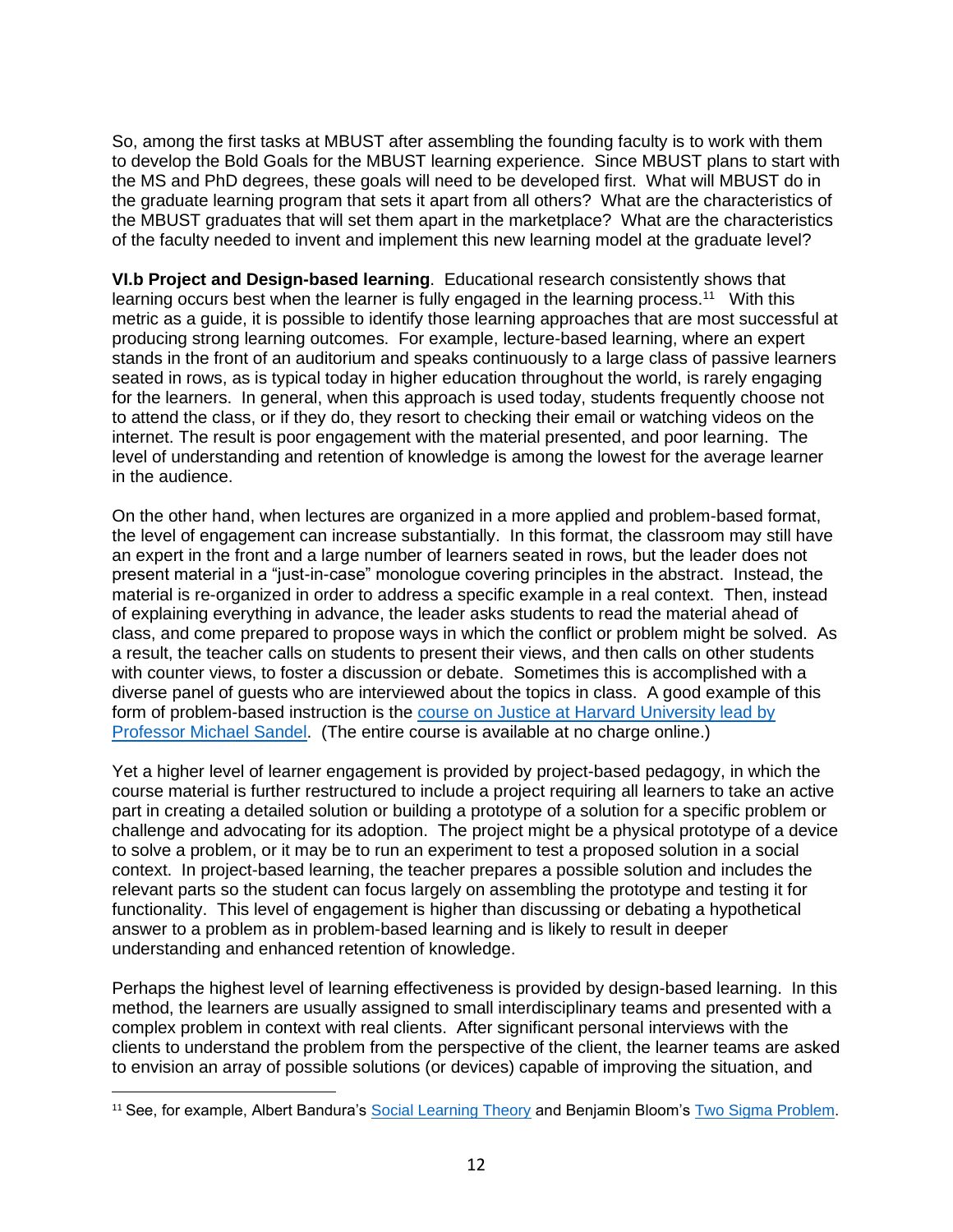then engaging with the clients to select the most promising one before attempting to build a prototype. This type of learning not only requires mastery of the content material for the course, but also exercises creativity to envision possible solutions, exercises ethics in considering what should and should not be done, requires judgement about practical trade-offs involved, develops communication and negotiation skills, and fosters management and leadership as the final project results are obtained. When a learner completes a project of this depth, understanding and retention of the lessons are maximized.

If MBUST aspires to world class learning, it should do its best to make decisions on pedagogy that maximize student engagement at each opportunity within the limitations of time and resources.

**VII - Institutional Development of MBUST: A Culture of Experimentation**. The mission of leading the nation in research and innovation requires special cultural values that set the institution apart. Research, or ["finding things out,](https://www.amazon.com/Pleasure-Finding-Things-Out-Richard/dp/0465023959)" as Nobel Prize winning physicist Richard Feynman noted, requires curiosity and constant experimentation. The vast majority of new discoveries are the result of experimentation, not mere theoretical conjecture.

Engineers are distinct from scientists primarily in their motivations and purpose. Scientists ask "why" as they seek to understand the world, whereas engineers ask "why not" as they seek to change it. From Leonardo da Vinci to the Wright Brothers, engineers are prone to experiment often and learn primarily from experience in an effort to make a better world.

In order to instill this culture of discovery and adventure in the culture of a new university, it would be wise to take every opportunity to challenge the community to experiment with the important decisions before accepting them.

Let me illustrate how this might be done by explaining how the curriculum and learning culture of Olin College of Engineering was developed. When the author was chosen to become the first employee and president of the College, he had first written a "white paper" to the Chairman of the Board of Directors of the F.W. Olin Foundation who had solicited candidates to establish the school. This paper laid out the best thinking that the author had assembled after a quarter century of experience leading engineering research and teaching at three highly regarded research universities in the US. The purpose of the paper was to communicate to the selection committee the kinds of new approaches to engineering education that the author deemed worthy of consideration if he were chosen to lead the creation of the new institution.

The chairman of the presidential selection committee very much liked this paper, and subsequently required other candidates to submit a similar document. Soon thereafter the selection committee chose the author as the first president of Olin College.

The Board was anxious to recruit the founding leadership team and faculty and they set an aggressive schedule for welcoming the first students and teaching the first classes. With these high expectations and great pressure to open the college as soon as possible, the most expedient thing to do was to start with the white paper as the vision for the learning model and curriculum, and quickly recruit vice presidents and faculty who are charged to implement this vision.

But that is not what the author did. There were several concerns about this "efficient" approach. First, the type of faculty who would accept the assignment of simply implementing the decisions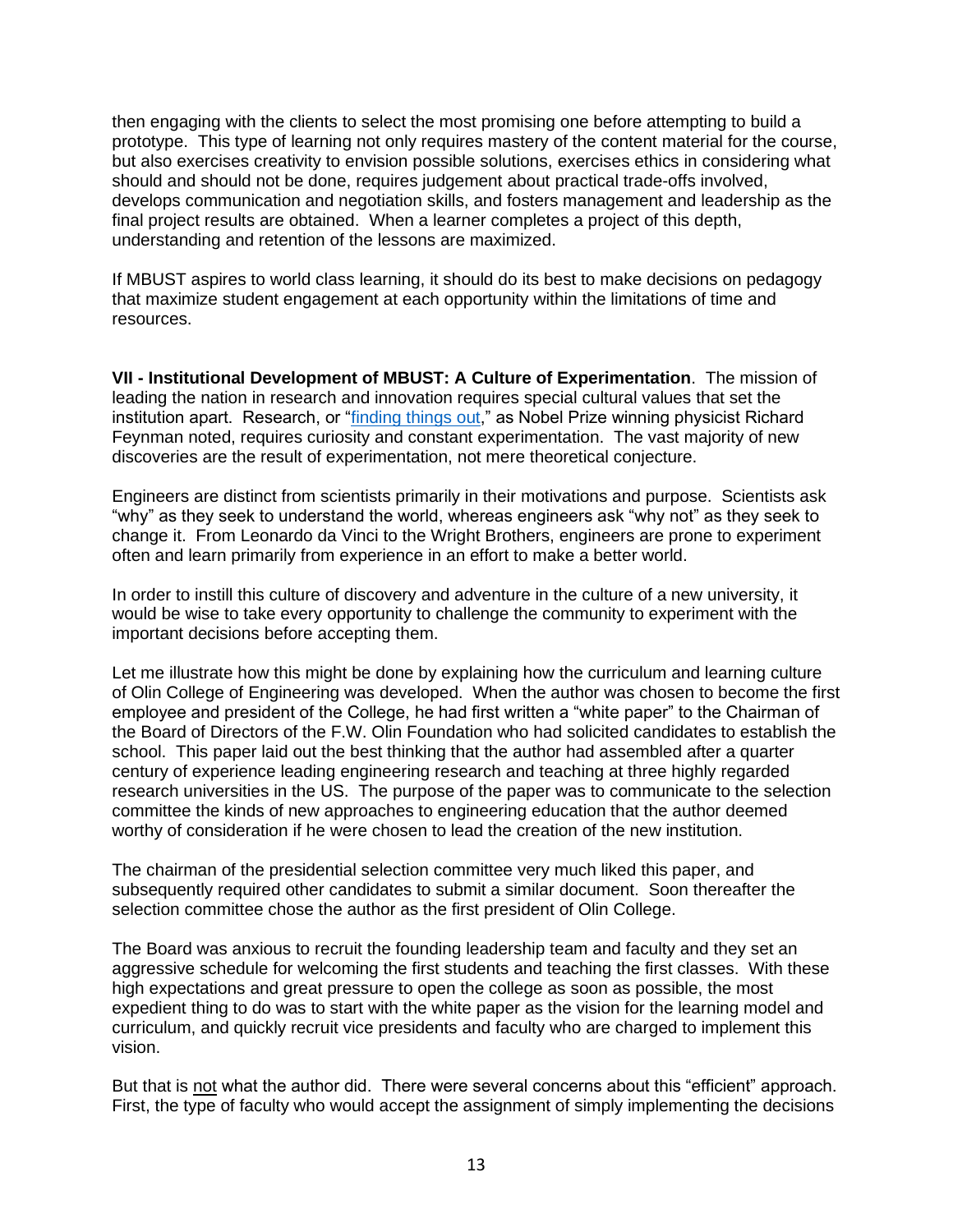of the president—invented by himself without consultation with them or with others—are unlikely to be creative and inventive themselves. In addition, the author's experience in teaching and research for 25 years had taught him that a teacher's passion for the subject is as important as his knowledge when inspiring learners to become scholars. And that passion is much higher if it comes from within as the result of a personal ownership of the ideas and the methods used in the curriculum.

So, the author hid the paper in a drawer and refused to show it to the faculty candidates. He challenged the founding faculty to propose their own consensus vision for the curriculum for his approval, with the mild threat that if it failed to exceed the quality of his white paper, he could always override the faculty recommendation later and use the vision presented in the white paper instead.

The author proposed a strategic process for inventing the curriculum, consisting of four steps: Discovery, Invention, Development, and Test. The Discovery phase required the founding faculty to visit (or host visits from) 30 different universities and 20 corporations to learn their vision for the future of engineering and education. The Invention phase involved sequestering a subset of the founding faculty in a hotel for a weekend with the task to propose a high-level vision for an integrated engineering curriculum that was fresh, incorporated the best ideas they had seen during the Discovery phase, integrated not only science and engineering principles, but also social science, humanities, arts, and entrepreneurship, and made use of the academic resources of neighboring institutions [\(Wellesley College,](https://www.wellesley.edu/) a famous women's liberal arts college, and [Babson College,](https://www.babson.edu/) the most respected business entrepreneurship college in the US). The third phase involved developing the teaching projects and materials necessary to offer the courses in this completely new paradigm for engineering education. And the fourth phase, Test, required the founding faculty to take the time to test the new ideas and assumptions for a year with a group of 15 boys and 15 girls who were just 18 years of age and recent high school graduates. This year of testing the curricular ideas was, perhaps, the most important event in the history of the development of Olin College.

During the test year (called the Olin Partner Year at the College), the students were not taking courses and made no progress toward graduation. Instead, they were part of the curricular invention process, on a first name basis with the faculty and administration. About every five weeks, the student partners and the faculty would undertake a new project in order to test the validity of the assumptions and the limits of practicality of what can be accomplished with a group of young engineering students working independently. These tests could not have been conducted at Harvard or any university where students were taking courses for degree credit. Instead, the tests were designed to push the limits of what is possible toward failure, for the specific purpose of watching the failure to explore how students and faculty respond under extreme conditions.

For example, in one of our early meetings with the founding faculty, we asked the question of what you remember from your own undergraduate education. In general, everyone had at best a vague recollection of books and tests and some general principles from lecture courses. Very few faculty members felt confident that they could pass the exams if given to them today. However, there was one stunning exception. That exception was the capstone design project for those who were engineers. Most engineering faculty could remember amazing details of their senior project decades after completion. The retention of knowledge for this project was much higher than retention of knowledge for lecture courses. This sparked a conversation about why the project was always placed at the end of the four-year curriculum, and few if any projects were used in the first three years. We speculated that if the project was introduced too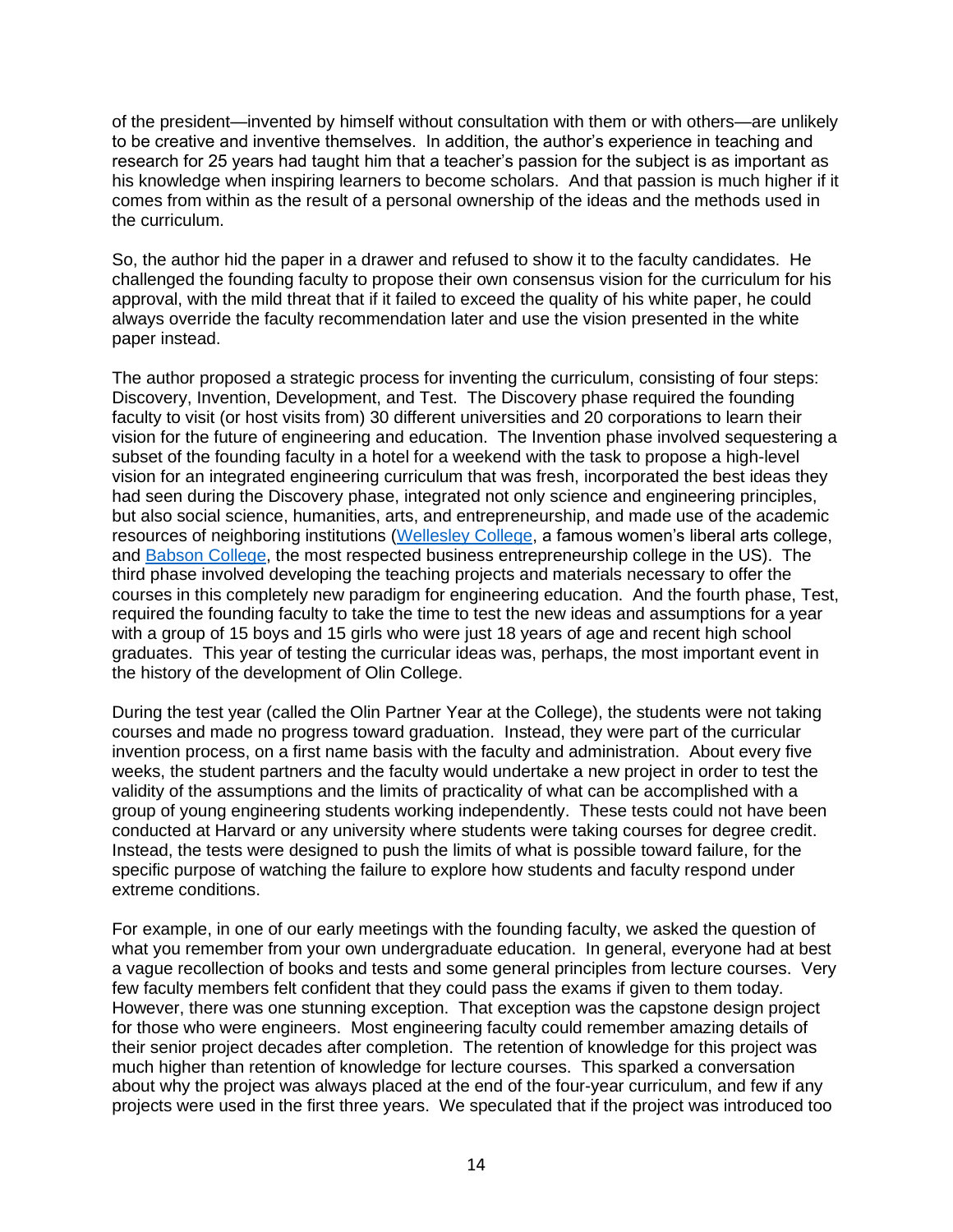early in the curriculum, the students would not know enough to succeed. (This is like assuming that a student couldn't be expected to pick up a hammer or a screwdriver to conduct their own experiments without first passing a course in theoretical physics and calculus!)

To test this hypothesis through experimentation, we assigned the 30 young students a challenge very soon after they arrived on campus. We asked them to design, build and demonstrate a "pulse oximeter," a medical instrument that measures the pulse rate and oxygen content in the blood of a patient. They had never heard of the device. We told them that this was not a test of their individual intelligence or ability and asked them to work together. In fact, we invited them to go off campus, talk to their parents or relatives who might work in a hospital, and ask questions of anyone who they thought could help. We suggested that they begin with the patent description available on the internet, because the inventor had to provide a simple schematic diagram for the device and provide a simple narrative of how the device works.

But in order to provide the opportunity to do many other experiments that year, we strictly limited the time allowed for this project to a maximum of five weeks. We felt that five weeks of intense focus on this one project would reveal what we needed to know about how they would respond when the expectations were very high and their preparation was nil. We viewed the experiment as equivalent to throwing the students in the deep end of a swimming pool and asking them to teach themselves how to swim to get to the side. We fully expected the students to fail to build a pulse oximeter.

However, we were wrong. Before the end of the five-week period, the students succeeded in building a working model of the pulse oximeter. We brought in a commercial version from a hospital and placed them side-by-side and observed the pulse diagram of both devices on an oscilloscope showing them performing in an identical way. We were shocked. We never would have believed this result if we had only read about it in a journal or heard a presentation about it at a conference. But we saw it with our own eyes. We had to believe it.

Then we were skeptical that there must be something deceptively simple about this particular project that is the reason why it worked. So, we tried similarly ambitious and challenging projects about every five weeks for the rest of the academic year. Every time the students exceeded our expectations, and every time they demonstrated their ability to work together and create the level of understanding needed to complete the project without the benefit of lectures or extensive theoretical explanations from the faculty. This experience taught us an enormous amount about what is possible in establishing a new culture of learning and about the power of teamwork in attacking complex problems.

That year the experimentation of the Olin Partner Year taught us that students are far more capable of independent learning that we think. The students also demonstrated for us that engineering is not a body of knowledge (although it obviously involves a lot of knowledge). Rather, **engineering is a process**, and the process involves multidisciplinary teamwork focused on building a prototype of a system that is intended to achieve a purpose. And these attempts at building prototypes rarely work on the first try. Reflecting on our own traditional engineering education, we realized that only a very small proportion of our own university education was focused on the process of engineering, revealing a glaring need and opportunity for correction.

The experiments also revealed something perhaps even more important. The effect of this type of team-based design learning had a noticeable effect on the students, too. They enjoyed it immensely, and they developed an internal confidence that working together, they could build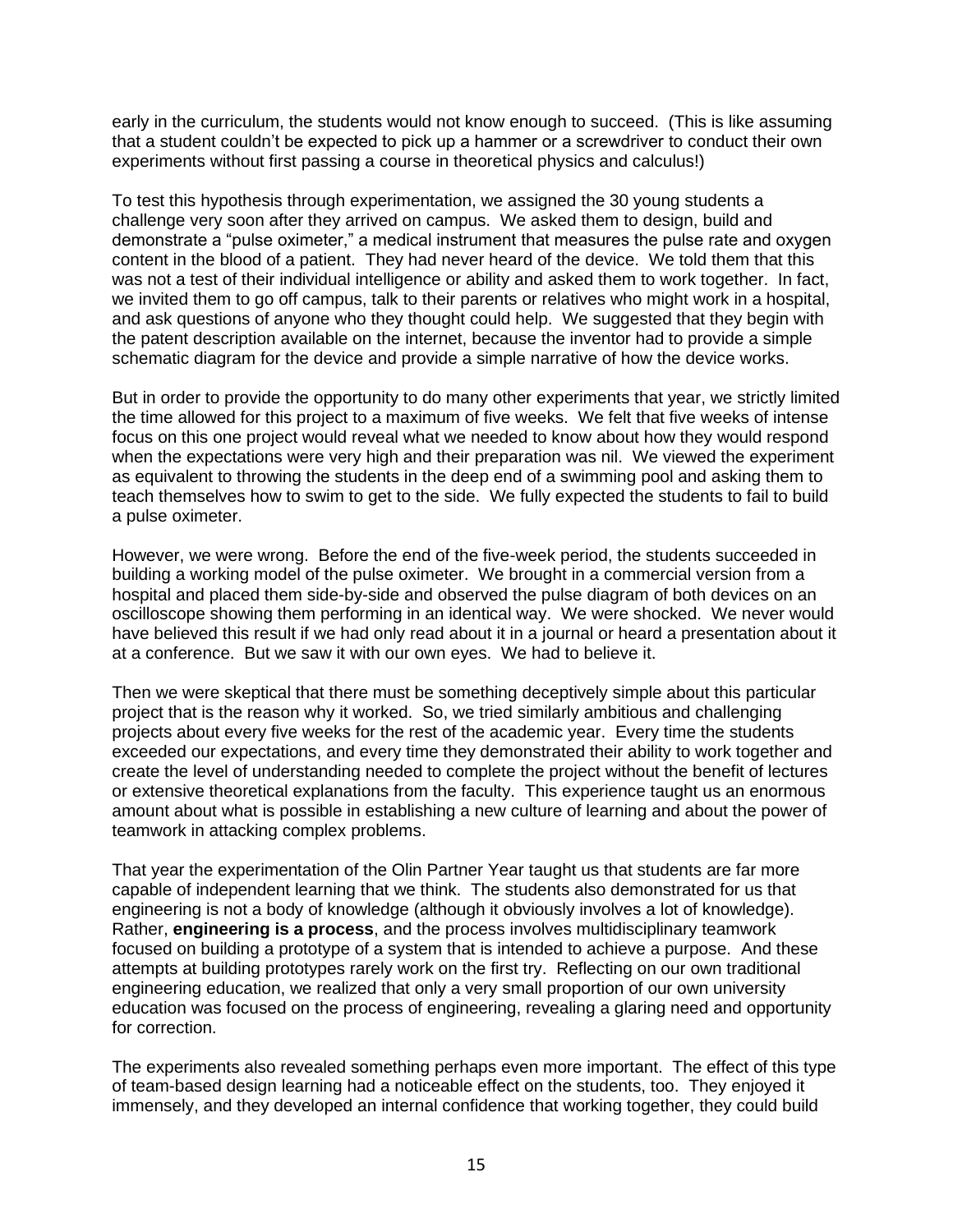whatever they could imagine, and they could make a positive difference in the world. They had a "can do" attitude, a sense of self confidence in working with engineering principles and science. When we reflected back on our own learning experience at that age, we felt overwhelmingly that we did NOT achieve anything like this in our undergraduate education. Instead, in our first two years in traditional engineering education at top research universities, we felt incompetent and lost, worried constantly that we would fail. We saw no practical application for the science we were learning, and every year more and more of our student colleagues gave up and dropped out of engineering studies altogether. Some of our faculty described their undergraduate engineering experience as a "math science death march," a process of attrition.

This history recounts the powerful impact of the Olin Partner Year on our learning about engineering pedagogy, and about the deeper issues in student learning. The results may, in fact, be limited in some ways to the culture and environment at Olin College that year, and to the qualities and attitudes of the founding faculty and students we had. It is entirely possible that other institutions may not achieve the same results by copying this pedagogical approach. But this example clearly presents an existence proof that experiments of this kind can and do routinely exceed expectations and change the beliefs and understanding of faculty and academic leaders alike.

So, the author recommends that MBUST consider adapting the principles illustrated here in the Olin Partner Year to the process for creation of the curriculum in Nepal. The author is confident that by taking an extra year or even six months and experimenting with a small group of Nepali students prepared according to the existing high school curriculum and standards in Nepal and embracing them as partners in creation of your curriculum and pedagogy would be a wise investment. And to make sure that this experimentation at the beginning of the university is not limited to a one-time creation event, the author recommends that MBUST consider also establishing an institutional policy that "everything at MBUST has an expiration date," like the food in your refrigerator. All assumptions, degree programs, courses, policies and procedures must be periodically reviewed and reinvented in order to ensure that the latest discoveries are always reflected in the engineering research and teaching programs offered at MBUST. (Olin College adopted this principle at the beginning, and its culture of experimentation 20 years later remains extraordinary.) The process of renewal of these many key elements of the university should, ideally, be the result of wide community discussion and involvement, not the work of a few administrators who work in isolation and then announce a set of changes without engaging the faculty and students.

Finally, the author can report that the curriculum and learning model proposed by the faculty at the end of their inclusive and comprehensive design process was far superior to the white paper that the author kept in a drawer. It included new experimental results, involved elements of shared courses and learning experiences from neighboring colleges, and was presented in a most creative manner—as a three act play in a drama presentation. To say that their work exceeded the author's expectations would be a serious understatement. In addition, they thoroughly "owned" this curriculum and also enjoyed the process of developing it together. As a result, the curriculum does not depend on the president or an expert to develop. Now that the author has retired from the presidency of the College, this culture of experimentation and selfrenewal remains vibrant to guide the future journey of continuous improvement and change.

**VIII - Importance of External Engagement in Government, Business, and Academia**. With all the intense focus on the academic mission of the new university, finances and campus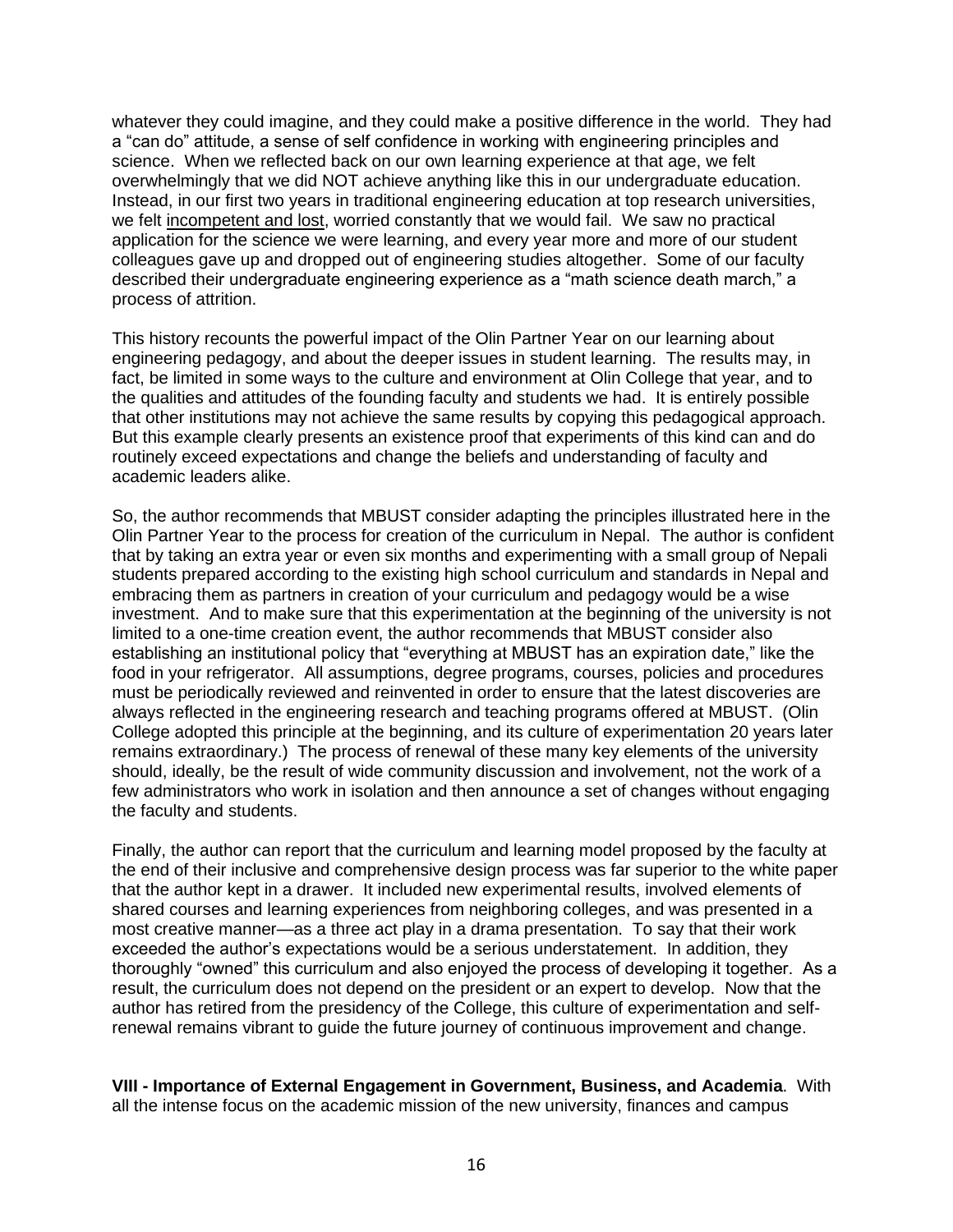development, it is easy to overlook the importance of establishing a public identity and relationships with many stakeholders off campus. In particular, the government of Nepal has endowed MBUST with a special mission and purpose in the nation and given it special freedom to establish independence of operation and academic freedom. Furthermore, if MBUST is to fulfill its promise to play an important role in enhancing economic development, it must also establish and develop supportive relationships with corporations as partners in creation of the academic program and in supporting the new enterprises that are expected to flow from the institution. Finally, MBUST will also need close relationships with the existing academic institutions in Nepal and in Asia as it forges a new identity and role as an important influence for change throughout higher education. Beyond these obvious "partners" of MBUST in achieving its mission, MBUST must also find a way to be discovered in the public awareness as an exciting and important new institution where Nepal's best and brightest students will choose to enroll one day. These important needs, particularly in the first few years, will demand attention of the President and require her or him to take personal responsibility for establishing positive relationships off campus. Ideally, the President should look forward these opportunities to become a highly visible ambassador for MBUST in the public arena, tirelessly seeking every opportunity to tell the world about the important mission and purpose of MBUST in the media as well as in private meetings.

Ideally, the President and other representatives of MBUST will find ways to invite leading representatives from all of these groups to visit the campus and to become "thought partners" and advocates for the institution. MBUST will need to be recognized as unique and important by all of the constituencies, but this will require earning the respect of each group.

One method for doing this that worked well for Olin College was the early establishment of the [President's Council.](https://www.olin.edu/about/presidents-council/) This is a group of influential people from many different communities (business, higher education, donors, K-12 education, etc.) who have been engaged in the development of Olin, meet on campus twice each year for about 24 hours in total at each meeting, and advocate for and support the credibility, importance, and mission of the College within their own spheres of influence. In addition, the President's Council provided important strategic advice in the early years, certain members of the Council also have become important financial supporters, and others later joined the Board of Trustees.

It is relatively easy to assemble and engage such a community. Upon first arrival at Olin College in 1999, the author felt a great deal of responsibility for creating an institution worthy of the major investments and powerful mission invested in the College by the F.W. Olin Foundation, and by academic leaders around the US who had heard about the creation of the College in a [New York Times front page article in 1999.](https://www.nytimes.com/1999/01/06/us/engineering-school-names-its-founding-president.html) So, the author reached out to the most respected and accomplished engineering and academic leaders in the US to alert them to the establishment of Olin College and to tell them that the project was too important for any one person to make all the strategic decisions. He asked each person a simple question: "If you had the responsibility and authority to change one or two things about engineering education, what they be?" He found that almost everyone he contacted had strong opinions on this, and they freely offered advice. The author then told them that he welcomed their partnership in thinking through these issues and invited them to join the newly formed President's Council. Most of them did not hesitate to join the Council.

Having secured their attention and their willingness to attend the first couple of meetings, the next task was to frame an important strategic question for discussion at the meeting. (When engaging with CEOs and other important leaders, you should not be surprised if they are willing to be quite prescriptive with their advice, telling you exactly how to proceed. They are likely to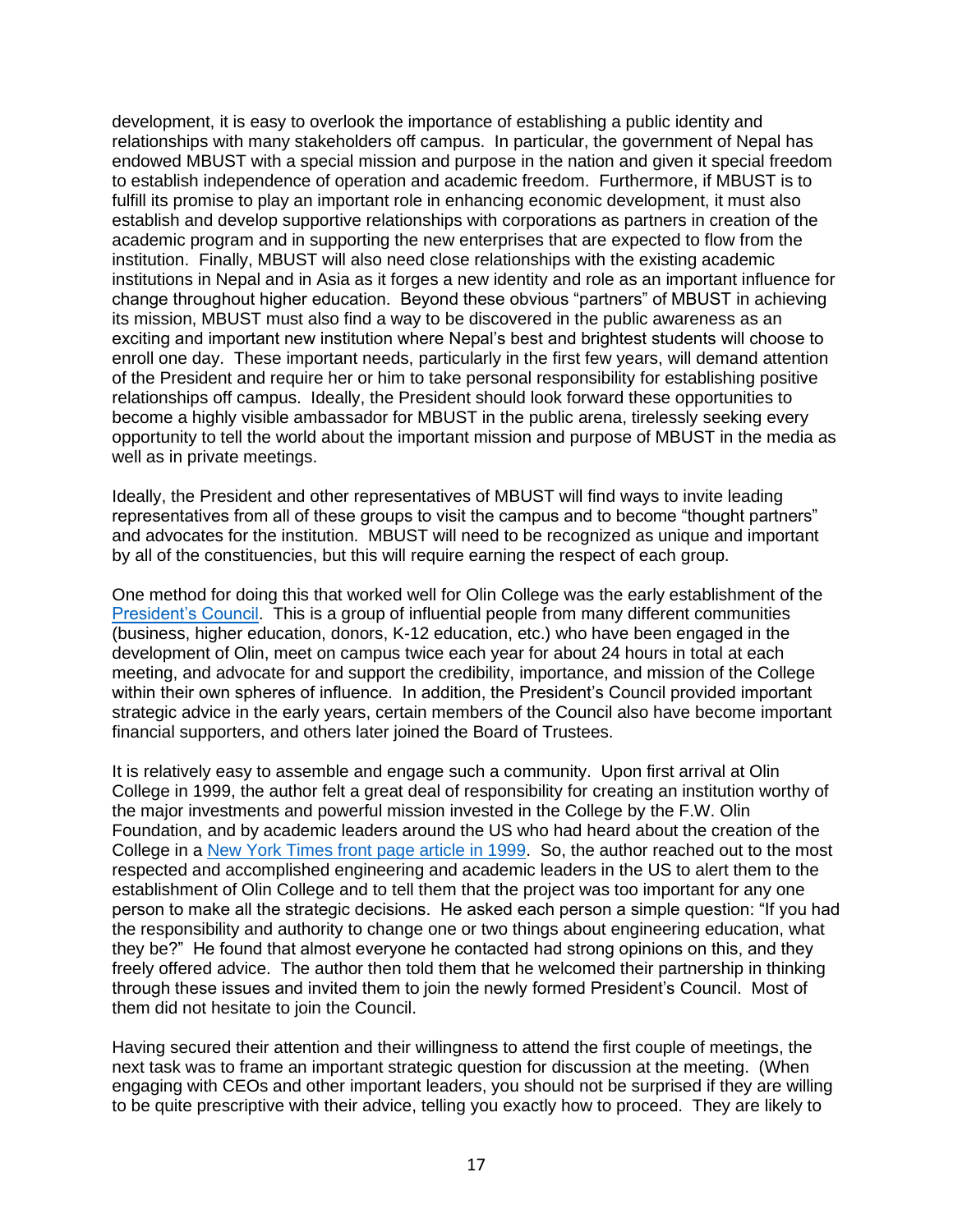offer advice on many, many different things, and some of these issues are not helpful to you.) to establish some coherent direction for each meeting, the author took the time to write a brief white paper framing a specific issue of current importance to the establishment of the College and ending the paper with a few short questions that Council members were asked to respond to during the meetings. This helped a great deal in creating a series of strategically useful discussions. The meetings of the President's Council were scheduled to take place adjacent to a meeting of the Board of Trustees, to enable Trustees and Council members to have dinner together and to discuss together the issues framed in the white papers. (The white papers and recordings of guest presentations of the Olin President Council are [available at this website.](https://www.olin.edu/about/presidents-council/))

It is difficult to overstate the importance of the President's Council in establishing a community of advocates and in providing occasional strategic guidance. The Council involved some very influential people, including the President of the US National Academy of Engineering, the former President of the University of Michigan, the Dean of Engineering at MIT, the Provost at Caltech, the Chief Engineer at Raytheon Company, the co-founder of Boston Scientific Corporation, the Chief Engineer of Boeing Corporation, etc. A number of these members of the Council later became Trustees of the College, and all of them felt a sense of "ownership" of Olin, as their "laboratory school." The entire nation (and later the world) could [learn from the](https://res2.weblium.site/res/5e5837aee8e6180021564660/5edeabcd44e8300022bf5a9f)  [experiments conducted at Olin College,](https://res2.weblium.site/res/5e5837aee8e6180021564660/5edeabcd44e8300022bf5a9f) because we explicitly took as our responsibility the task of sharing our results with everyone who was interested.

Regarding the business world, this will be an especially important community of partners for MBUST. It may be useful at the beginning to identify a reasonable number of potentially important companies in Nepal and surrounding countries where the research and teaching at MBUST is hoped will be influential. An invitation from the President of MBUST to meet and become introduced to the mission and purpose of MBUST, including an invitation to partner with MBUST to create a new curriculum and learning model that will help support significant economic development in the region might be a good place to start. If these business leaders feel valued by MBUST and welcome to participate in the development of the new curriculum, they are more likely to be open to sponsoring student design projects and supporting student and faculty internships and research and development projects in their corporations as the curriculum develops.

Regarding governmental relations, MBUST was made possible by recognition from the government and the granting of special independence and a powerful mission. It would seem important to make sure appropriate representatives of the government are engaged at each stage of the development of MBUST, with the intention of exceeding their expectations, making them proud of their decision to take a chance with their reputations and establish the university, and to support the university in every way they can. If they conclude that MBUST is doing so well and is becoming so important that they can't afford to let it fail, this will go a long way toward insuring the future support for the university. Perhaps appropriate representation of government officials on the President's Council or even the Board of Trustees might be the best approach.

Finally, regarding the public at large, a great deal of effort at the beginning should be directed toward developing public awareness of MBUST and its ambitions for changing lives as well as enhancing the economic development of Nepal. Prospective students and their parents are the most important members of the public at the early stages of the College. In the US, it is common for universities to obtain names and addresses of K-12 students who are considering which college to attend, and then to write to them directly, in large numbers. Careful attention must go to the design of any such material sent to these students. Creative admission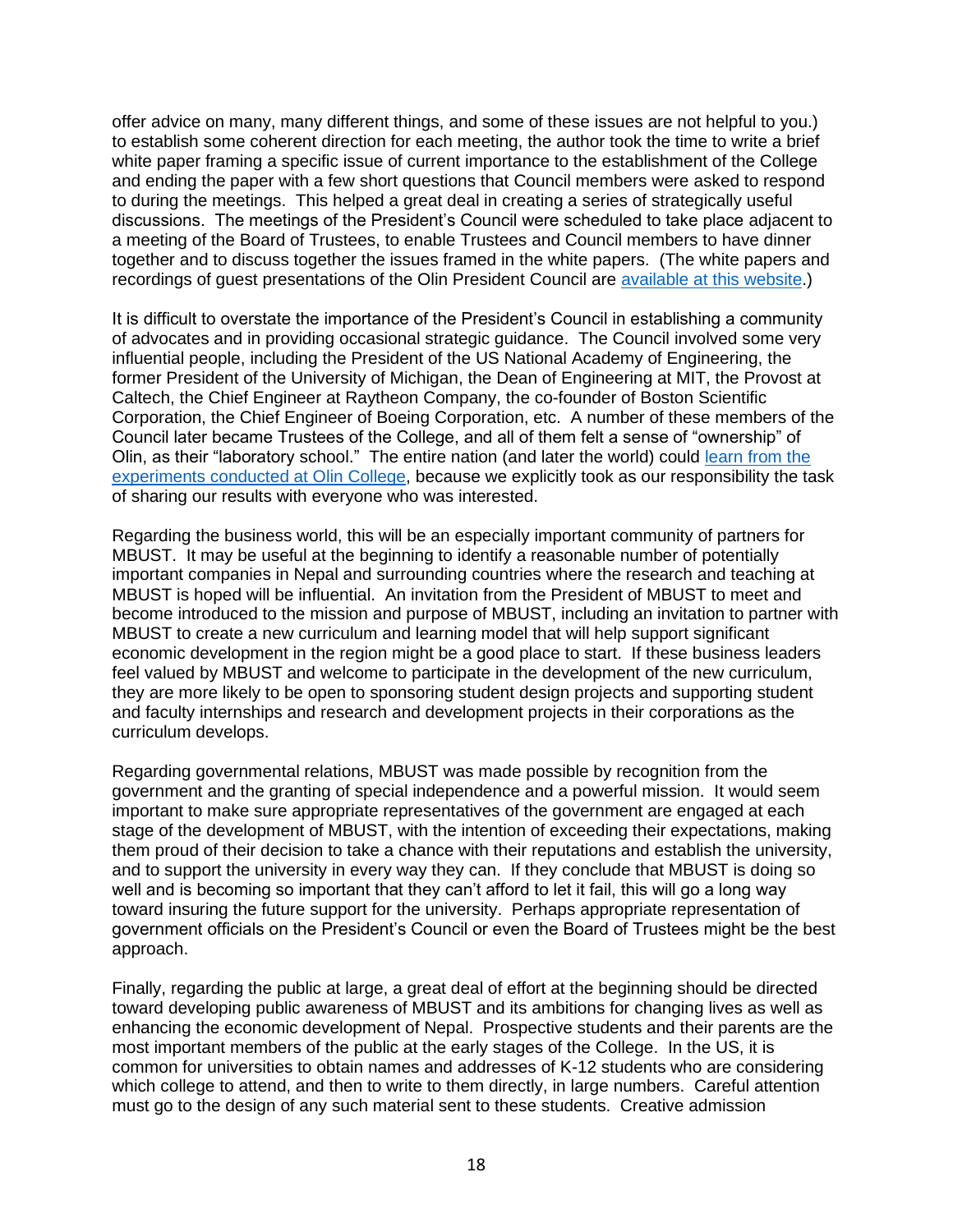brochures can play an important role in attracting the best and brightest students to attend. Olin College had the benefit of a Vice President recruited away from the University of Southern California in Los Angeles as the director of this public awareness campaign, and the recruitment of the first class of students. Unorthodox methods were needed, since other well-established universities can brag about the Nobel Prize winners they have and the many highly visible alumni they have produced. Olin found that humor was very effective with 18 year old high school students and helped attract an exceptional group of highly talented risk-takers who become the Olin Partners—and later the first incoming class. For example, one of our early mailings to prospective students stated: "When people ask you where you are going to college, tell them you are building your own!" This helped recruit the Olin Partners. Another mailing was in the form of a newspaper tabloid with a picture of aliens on the cover. It had a cartoon of a flying saucer dropping a new campus from cables on the hilltop where Olin's campus would be built and included a nonsense headline like "Aliens invade Needham Massachusetts and overnight create a new engineering campus." It had drawings of supposed aliens that look like something from an animated science fiction movie. Then another article on the front page included a photograph of Prof. Sherra Kerns, one of our founding Vice Presidents, in a turban and holding a crystal ball. The headline read "Sister Sherra Predicts" and it went on to tell this nonsense tale that Olin College, with help from aliens, would become recognized as the most innovative engineering college in the US within 20 years. (Very surprisingly, this humorous prediction in the tabloid actually came true in the [2018 report by MIT](https://res2.weblium.site/res/5e5837aee8e6180021564660/5edeabcd44e8300022bf5a9f) about the most respected engineering schools in the world, where Olin College was identified as #1 in the world.)

**IX - Summary and Conclusions**. In the three days available to the author to provide engagement with the MBUST about this ambitious project, it was not possible to cover all the important aspects of establishing a new university with the important mission and purpose of MBUST. This report covers most of the high-level topics that were discussed with the Development Board. Additional discussions of some topics in more detail took place in four two-hour conversations via Zoom technology with the members of the Development Board. These conversations were recorded, and they provide supplemental information that is not fully covered in this written report. As MBUST progresses with the project, additional conversations might be needed to address the numerous other topics that arise as the project unfolds.

In considering last thoughts to those who will lead this important project, the author would like to share some historic words that he has found to be reassuring and inspirational during the difficult days, when unexpected challenges arise and the problems seem overwhelming. In particular, two quotes come to mind that were captured on plaques that hung on the wall in his office at Olin College for 20 years. The first quote is by Nicolo Machiavelli, as published his book *The Prince,* published more than 500 years ago in 1513:

"It ought to be remembered that there is nothing more difficult to take in hand, more perilous to conduct, or more uncertain in its success, than to take the lead in the introduction of a new order of things. Because the innovator has for enemies all those who have done well under the old conditions, and lukewarm defenders in those who may do well under the new. This coolness arises partly from fear of the opponents, who have the laws on their side, and partly from the incredulity of men, who do not readily believe in new things until they have had a long experience of them."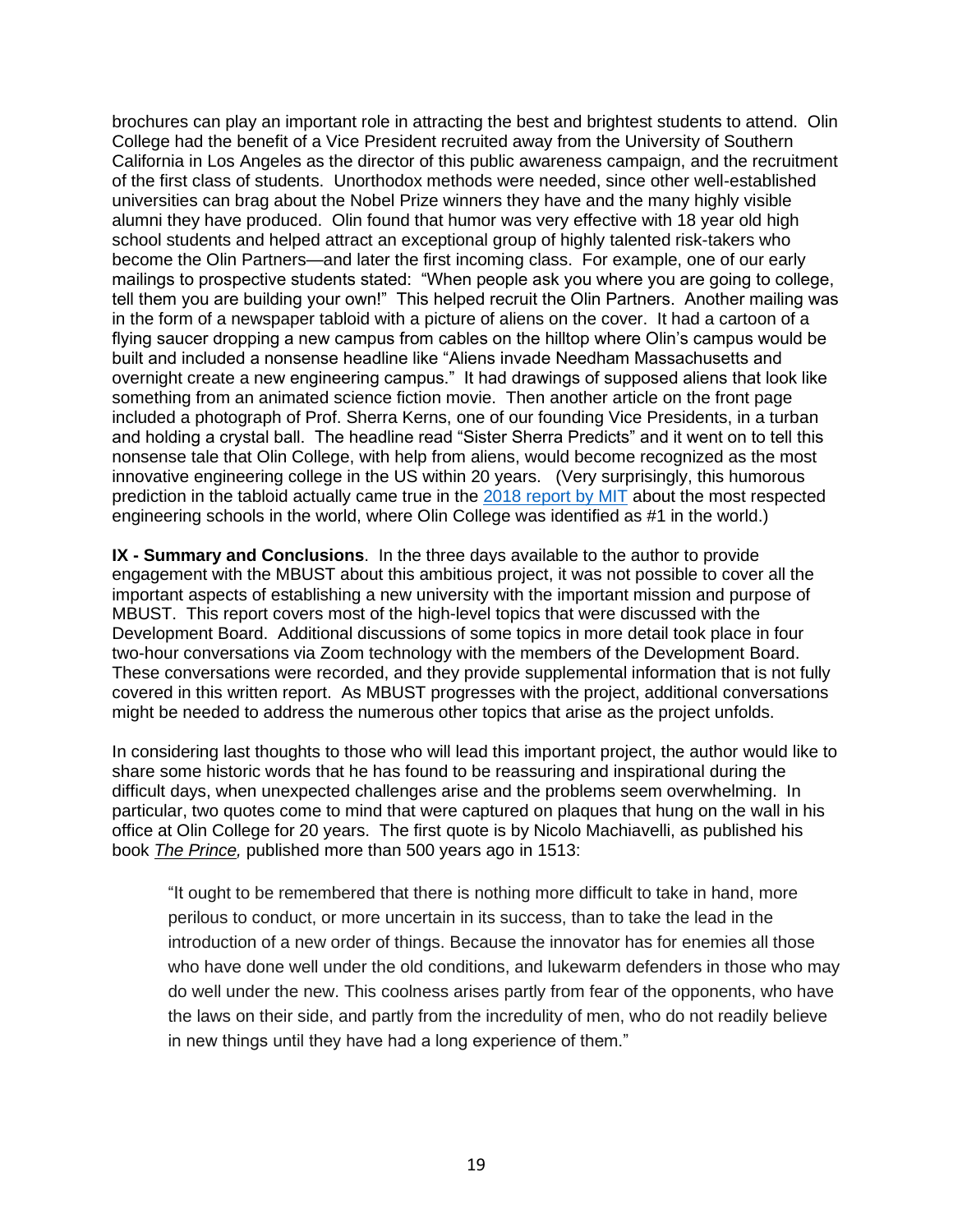The other quote is from US President Theodore Roosevelt, in his speech at the Sorbonne in Paris, given more than 100 years ago in 1910:

"It is not the critic who counts, not the one who points out how the strong man stumbled or how the doer of deeds might have done them better. The credit belongs to the man who is actually in the arena, whose face is marred with sweat and dust and blood; who strives valiantly; who errs and comes short again and again; who knows the great enthusiasms, the great devotions, and spends himself in a worthy cause; who, if he wins, knows the triumph of high achievement; and who, if he fails, at least fails while daring greatly, so that his place shall never be with those cold and timid souls who know neither victory nor defeat."

The challenges that lie ahead in leading a change in the order of things in Nepal are immense, and the world is full of critics, who point out from the safety of the audience, how the leader failed to achieve what he had hoped and could have done better. But in the end, the mission of MBUST is worthy of the rest of the careers of the best and brightest patriots in Nepal in order to create a better future for your children and your children's children.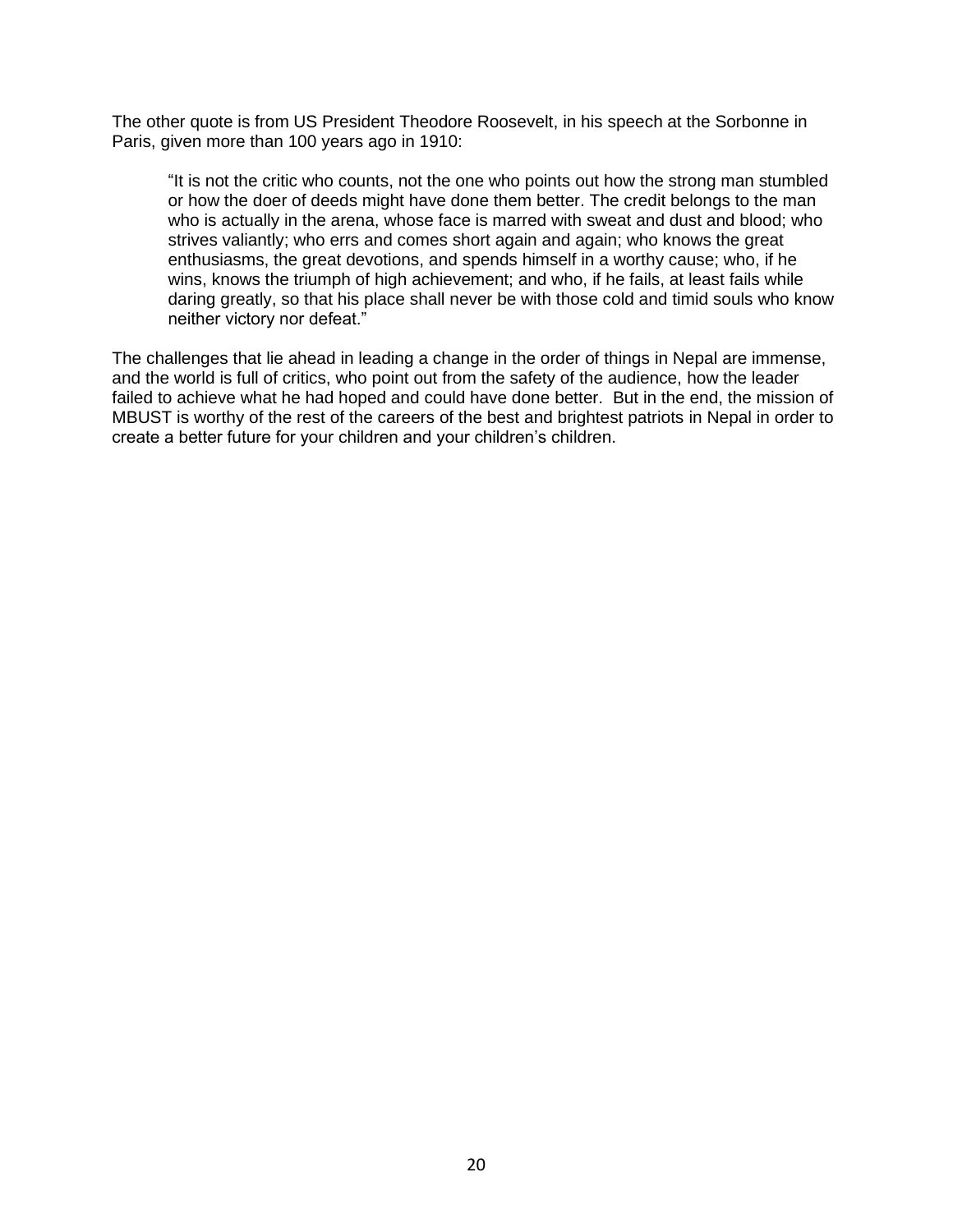# **APPENDIX – QUESTIONS PROVIDED BY PROFESSOR JOSHI**

## **Key Issues for Discussion with Prof. Miller for December 21, 2020**

- 1. The Government support for alone will not ensure sufficient resources for MBUST to develop as a world-class university. Therefore, MBUST has established an Endowment Fund. What initiatives should MBUST take to grow the Fund to a significant size? What options should MBUST consider for management and investment of the Fund?
- 2. For implementation of the project-based learning approach there needs to be capacity for financing of projects. How expensive is the project-based approach compared to traditional approach?
- 3. To what extent resources for project financing can be mobilized from tuition and financing from businesses?
- 4. The ability to deliver world-class education largely hinges upon the ability to attract talented students. And there is a fierce completion for talented students between universities. In this environment what percentage of operating costs of universities aspiring to become world-class can be financed from student tuition?
- 5. Needs blind selection of students is perhaps the best approach for admitting the best students. Universities adopting this approach too seem to raise funds from tuition. How does this work? Does this practice compromise the admission of best students?
- 6. MBUST is considering fully financing master's students but charging bachelor's students based on their ability to pay. Is this strategy practical? What would be implications of this strategy on the ability to attract bright students?
- 7. To break disciplinary silos Olin has successfully implemented an organizational structure without silos. What are the challenges for implementation of this approach at MBUST? How does this system work?
- 8. What are the attributes of good trustees? What are the good practices for selection of trustees?
- 9. There is a perception that on campus residence of students significantly enhances the quality of education. Fully residential campuses are expensive. MBUST is considering the option of not building residential facilities but creating an environment for students to spent most of their time on campus making available for them work space as well as leisure facilities. Would it compromise the aspiration of MBUST to become world-class?
- 10. How critical is on-campus residential facilities for faculty?
- 11. Olin does not have a tenure track for the faculty? Is Olin providing other incentives in lieu of the tenure to attract bright faculty?
- 12. COVID has forced extensive use of online delivery of instruction. Notwithstanding the limitations of online instruction, it appears that there is a scope for increased use of online instruction based on instructional practice during COVID. Are there studies examining the scope of increased use of online instruction?
- 13. Collaboration with good universities is critical for MBUST? What tips would you provide for developing collaboration with best universities of the world? Is there is scope for collaboration with Olin?
- 14. MBUST aims at playing a catalytic role for triggering rapid growth of the economy. With this in mind it is planning to focus on selected areas of economy with promising prospects for development. Research and academic programs in the MBUST will be guided by the areas of research relevant for the selected areas of the economy. This approach contrast